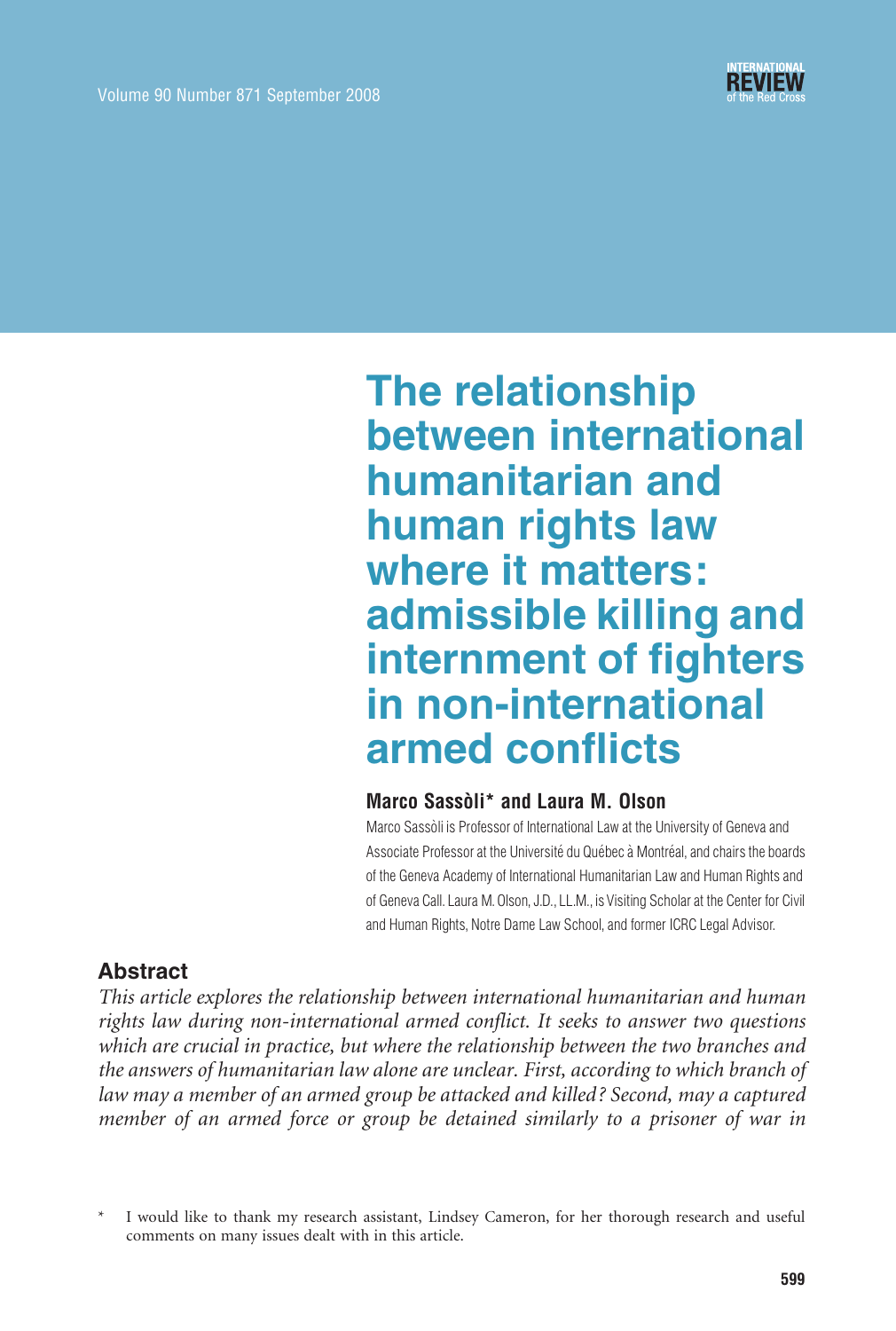international armed conflicts or as prescribed by human rights ? Through application of the lex specialis principle, this article discusses possible answers to these questions.

#### **TERRITE**

Much has been written about the relationship between international humanitarian law (humanitarian law or IHL) and international human rights law (human rights or IHRL), their separate origins, and their convergence and mutual influence. Their fields of application, the rights protected and the respective implementation mechanisms have been compared. The International Court of Justice (ICJ) and various human rights bodies have explored the extent to which humanitarian law is the lex specialis compared with human rights. What has provoked less jurisprudence is that on some issues human rights constitute the lex specialis. The meaning of the lex specialis concept and how the lex specialis can be identified has been studied by the International Law Commission (ILC)<sup>1</sup> and scholars in general, as has specifically the relationship between the two branches.<sup>2</sup> A systematic analysis to determine which of the two branches constitutes the lex specialis on issues covered by both is still lacking, but can certainly not be the aim of this article.

In practice, the aforementioned theoretical questions do not matter for most problems actually affecting victims of armed conflicts. This is particularly true in international armed conflicts, for which humanitarian law treaties are best developed. First, the rules of both branches have the same addressees: states. Second, for many situations it is difficult to argue that human rights apply at all, because the victims cannot be considered as being in the territory or under the jurisdiction of the state attacking them. Third, with regard to many issues, one or other of the two branches simply contains no rules. There is nothing in humanitarian law about the freedom of the press in occupied territories, and human rights law says nothing about whether and how combatants have to distinguish themselves from the civilian population. Fourth, on most other issues the two branches lead to the same results, one or the other providing more details.

In non-international armed conflicts, too, both branches mostly lead to the same results. The treatment of persons detained or otherwise in the power of a state is prescribed in a very similar way. The judicial guarantees for persons undergoing trial are likewise very similar, but they are better developed in human rights. The jurisprudence of the European Court of Human Rights (ECtHR) – which never explicitly refers to humanitarian law – concerning deliberate or

<sup>1</sup> Martti Koskenniemi, ' Fragmentation of international law : difficulties arising from the diversification and expansion of international law, Report of the Study Group of the International Law Commission ', UN Doc A/CN.4/L.682, 13 April 2006; Report of the International Law Commission (ILC), Fifty-sixth session, UN Doc A/59/10, paras. 304 ff.

<sup>2</sup> See Marco Sassòli, 'Le droit international humanitaire: Une lex specialis par rapport aux droits humains?' in Andreas Auer, Alexandre Flückiger, Michel Hottelier (eds.), Les droits de l'homme et la constitution : Etudes en l'honneur du Professeur Giorgio Malinverni, Schulthess, Geneva, 2007, pp. 375–95, with further references.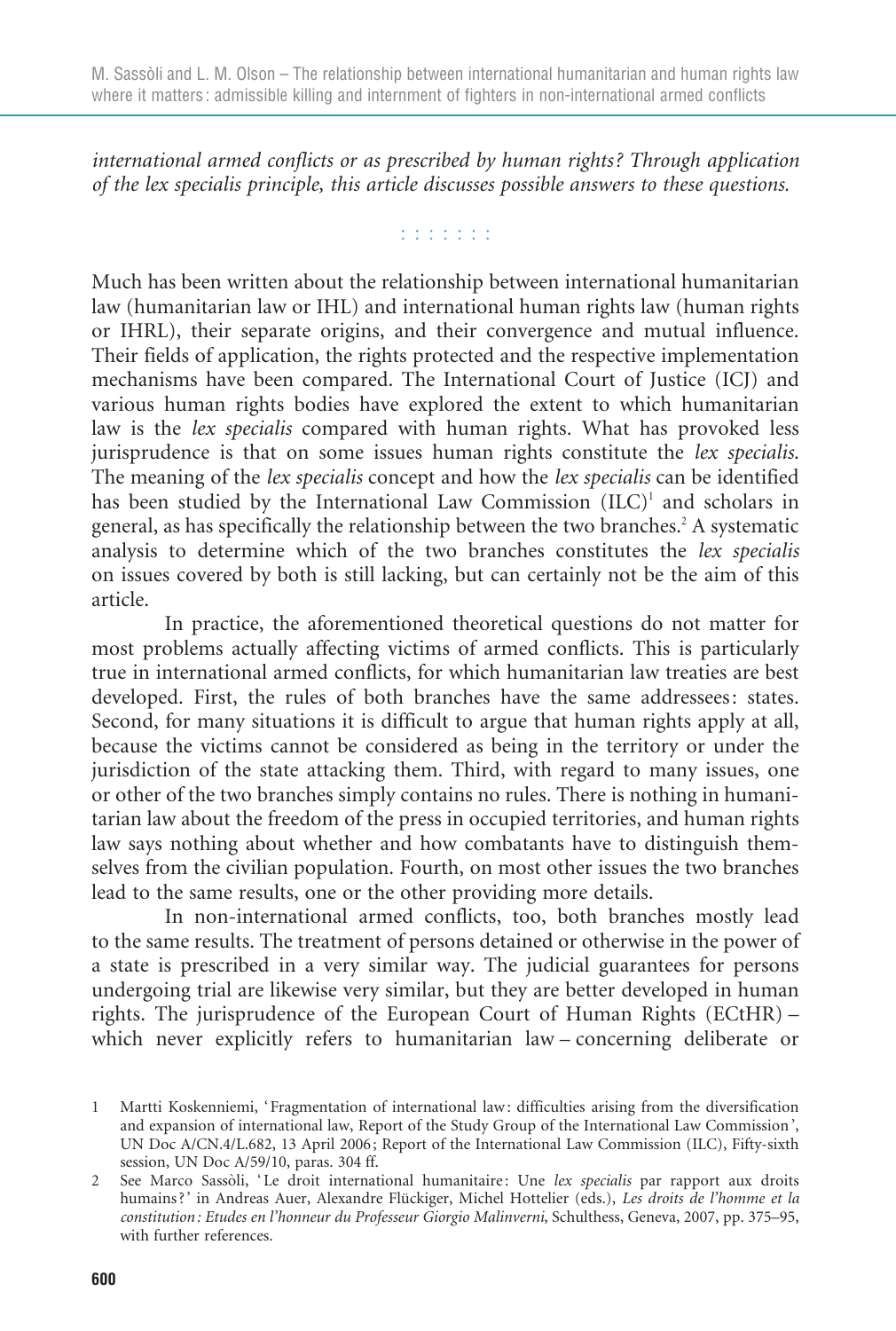indiscriminate attacks against civilians in Chechnya and eastern Turkey shows that even on such a typical humanitarian law subject as precautionary measures, which have to be taken for the benefit of the civilian population when attacking military objectives, human rights can lead to the same result as humanitarian law.<sup>3</sup>

However, on two questions which are crucial in practice, not only is the relationship between the two branches unclear but also the answer of humanitarian law alone. First, may a member of an armed group, as according to humanitarian law applicable to international armed conflict, be attacked (and therefore be killed) as long as he or she does not surrender or is not otherwise hors de combat, or is this, as in human rights, admissible only exceptionally and when an arrest is not feasible? Second, may a captured member of an armed force or group be detained similarly to a prisoner of war in international armed conflicts, until the end of active hostilities, and without any individual decision, or must the captured person, as prescribed by human rights, have an opportunity to challenge his or her detention before a judge?

These two questions have gained prominence in recent years in relation to some components of the 'war on terror<sup>3</sup>, which have been classified by the US Supreme Court as non-international armed conflict.<sup>4</sup> Since 11 September 2001 the answer of the US administration has been that it may kill (e.g. in Yemen) and detain (e.g. in Guantánamo) 'unlawful enemy combatants' according to the same standards as the humanitarian law of international armed conflict prescribes for combatants (but without their benefiting from the protection offered to 'lawful' combatants). Critics object that most of these persons may be killed or detained only in accordance with the much more restrictive human rights rules. We shall try to provide answers independently of the particular nature of the 'war on terror', which would add two problems already discussed sufficiently elsewhere: the extraterritorial application of human rights; and whether all, some or any components of the 'war on terror' are armed conflicts at all and, if so, whether they are international in character or not.

While we shall deal with these questions in terms of traditional noninternational armed conflicts between a government and rebel forces, we think that our answers constitute a starting point for replies to the same questions in 'transnational armed conflicts'. The answers are made more difficult by several factors that sometimes point in different directions.

First, the treaty rules of the humanitarian law of non-international armed conflicts are more rudimentary than those applicable to international armed conflicts. Under the lex specialis principle, this would normally allow greater scope for human rights. In the last twenty years, however, the jurisprudence of international criminal tribunals, the influence of human rights and even some treaty rules adopted by states have instead brought the law of non-international armed

<sup>3</sup> See Marco Sassòli, 'La Cour européenne des droits de l'homme et les conflits armés', in Stephan Breitenmoser et al. (eds.), Human Rights, Democracy and the Rule of Law: Liber Amicorum Luzius Wildhaber, Dike, Zurich, 2007, pp. 724–5.

<sup>4</sup> United States Supreme Court, Hamdan v. Rumsfeld (29 June 2006) 548 U.S. 557, 126 S. Ct. 2749.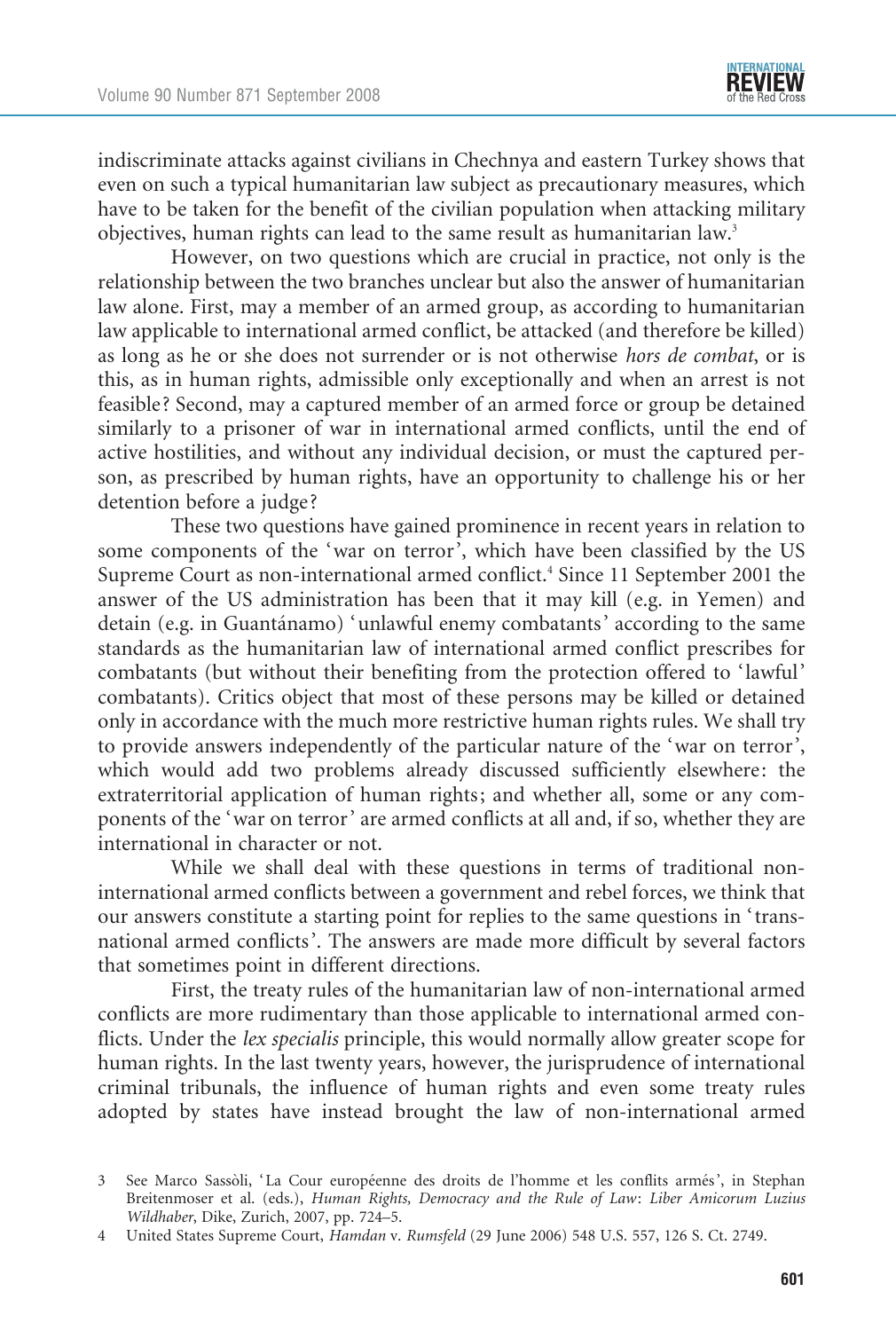conflicts closer to the law of international armed conflicts, and some even suggest eliminating the difference altogether. In the many fields where the treaty rules still differ, the convergence has been rationalized by the claim that under customary international law the differences between the two categories of conflicts have gradually disappeared. This development reached its provisional peak with the publication of the ICRC study Customary International Humanitarian Law (ICRC Study) which claims, after ten years of research on 'state practice' (in the form of official declarations rather than actual behaviour), that 136 (and arguably even 141) of 161 rules of customary humanitarian law, many of which parallel rules of Protocol I applicable as treaty law to international armed conflicts, apply equally to non-international armed conflicts.<sup>5</sup> Our discussion is further complicated by the fact that some of the practice upon which those customary rules are based is that of human rights bodies applying human rights law.

Second, even if the lex specialis principle were to provide clear answers for cases in which the two branches of law respond to the same question with different rules (and it does not), it could only operate if the answer provided by each of the branches were clear. We shall show that, at least in humanitarian law, such clarity is not found in response to the two questions under discussion here. As for human rights, the answers are frequently based on general treaties without universal ratification or on regional treaties – while the exact substance of customary human rights is at least as controversial as that of customary humanitarian law. Often those answers are also based on the practice of bodies which cannot take binding decisions and sometimes on soft-law instruments whose binding character is controversial. In addition, human rights limitations are often very flexible, inter alia because of vague limitation clauses which allow them to take the specific nature of each case into account. As there are only very few cases in which human rights mechanisms have resolved our questions in actual noninternational armed conflicts, we must often base our answers on precedents arising outside armed conflicts, without any certainty that the relevant mechanism would have reached a similar decision if the case had arisen in an armed conflict.

Third, another factor in non-international armed conflicts which renders our discussion particularly complex (and is very neglected in scholarly writings<sup>6</sup> and even in the ICRC Study) is that the humanitarian law of non-international armed conflict is, as Article 3 common to the Geneva Conventions points out, equally binding for 'each party to the conflict' – that is, for the non-state armed group just as much as the government side.7 This raises the question whether

<sup>5</sup> Jean-Marie Henckaerts and Louise Doswald-Beck, Customary International Humanitarian Law, Cambridge University Press, Cambridge, 2005.

<sup>6</sup> Laura M. Olson, ' Practical challenges of implementing the complementarity between international humanitarian and human rights law – demonstrated by the procedural regulation of internment in noninternational armed conflict ', Case Western International Law Journal, Vol. 40 (2009) (forthcoming, manuscript on file with authors).

<sup>7</sup> Liesbeth Zegveld, Accountability of Armed Opposition Groups in International Law, Cambridge University Press, Cambridge, 2002, pp. 9–38, with further references.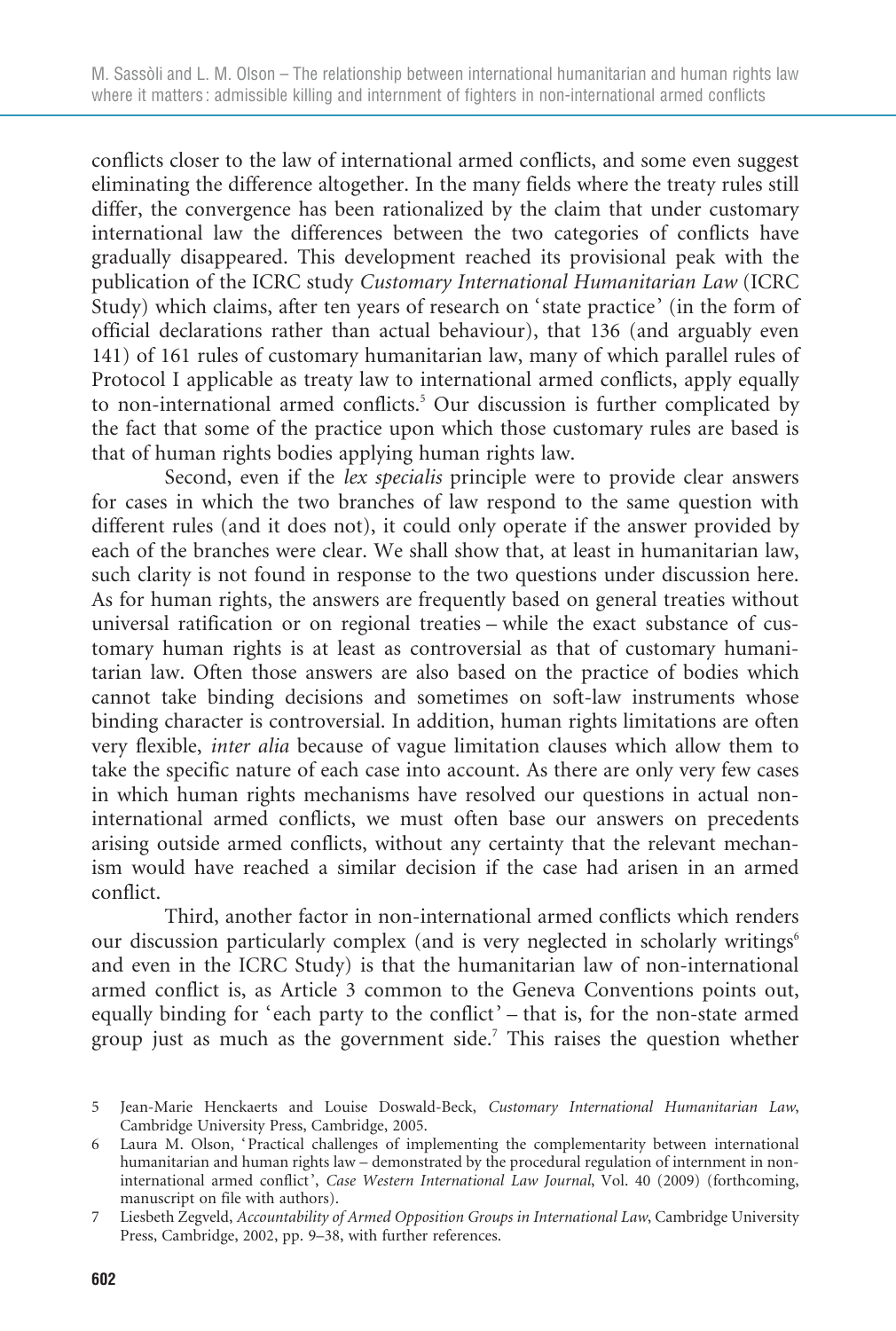

human rights are equally addressed to armed groups or whether, by virtue of the operation of the lex specialis principle, the answer to our questions is not the same for the government and for its opponent.

Fourth, while state practice concerning our two questions in international armed conflicts is fairly uniform (though sometimes blurred by controversies about how a certain conflict should be classified), it is clearly contradictory in non-international armed conflicts. In confrontations with rebel groups, some states let human rights prevail, some apply by analogy the rules of humanitarian law governing international armed conflicts and some a mix of the two. As for the international supervisory mechanisms, their solutions also differ and it is not always clear whether their answer is based on an appreciation of the law in its entirety or limited, due to the subject matter of their jurisdiction, to the application of only one of the two branches under discussion here.

#### The *lex specialis* principle and its meaning

In this article it is assumed that human rights apply in armed conflicts. Some states disagree, but they have never specifically done so with regard to non-international armed conflicts on their own territory. As for humanitarian law, it is designed specifically to regulate armed conflicts.

The problems arising from this simultaneous applicability of the said two branches of law must be solved by reference to the principle 'lex specialis derogat legi generali<sup>'.8</sup> This principle seeks to establish, through an objective standard corresponding to the regulated subject matter, a preferential order for two rules that apply to the same problem but regulate it differently. The reasons for preferring the more special rule<sup>9</sup> are that it is closer to the particular subject matter and takes better account of the uniqueness of the context. It also better represents states' intentions on how to regulate the given problem. Theoretically, a situation should be regulated by applying the most just rule, but in order to avoid evaluations that are too subjective, it is preferable to refer to a more objective standard that still reflects justice.10 The principle does not indicate an inherent quality in one branch of law, such as humanitarian law, or of one of its rules. Rather, it

<sup>8</sup> Legality of the Threat or Use of Nuclear Weapons, Advisory Opinion, ICJ Reports 1996, para. 25; Legal Consequences of the Construction of a Wall in the Occupied Palestinian Territory, Advisory Opinion, ICJ Reports 2004, para. 106 ; ICJ, Case Concerning Armed Activities on the Territory of the Congo (DRC v. Uganda), Judgment of 19 December 2005, paras. 216–220.

<sup>9</sup> Koskenniemi, above note 1, para. 60 ; Report of the ILC, above note 1, para. 305 ; Joost Pauwelyn, Conflict of Norms in Public International Law : How the WTO Law Relates to Other Rules of International Law, Cambridge University Press, Cambridge, 2003, p. 387.

<sup>10</sup> Norberto Bobbio, 'Des critères pour résoudre les antinomies', in Chaïm Perelman (ed.), Les antinomies en droit: Etudes, Bruylant, Brussels, 1965, pp. 237-41.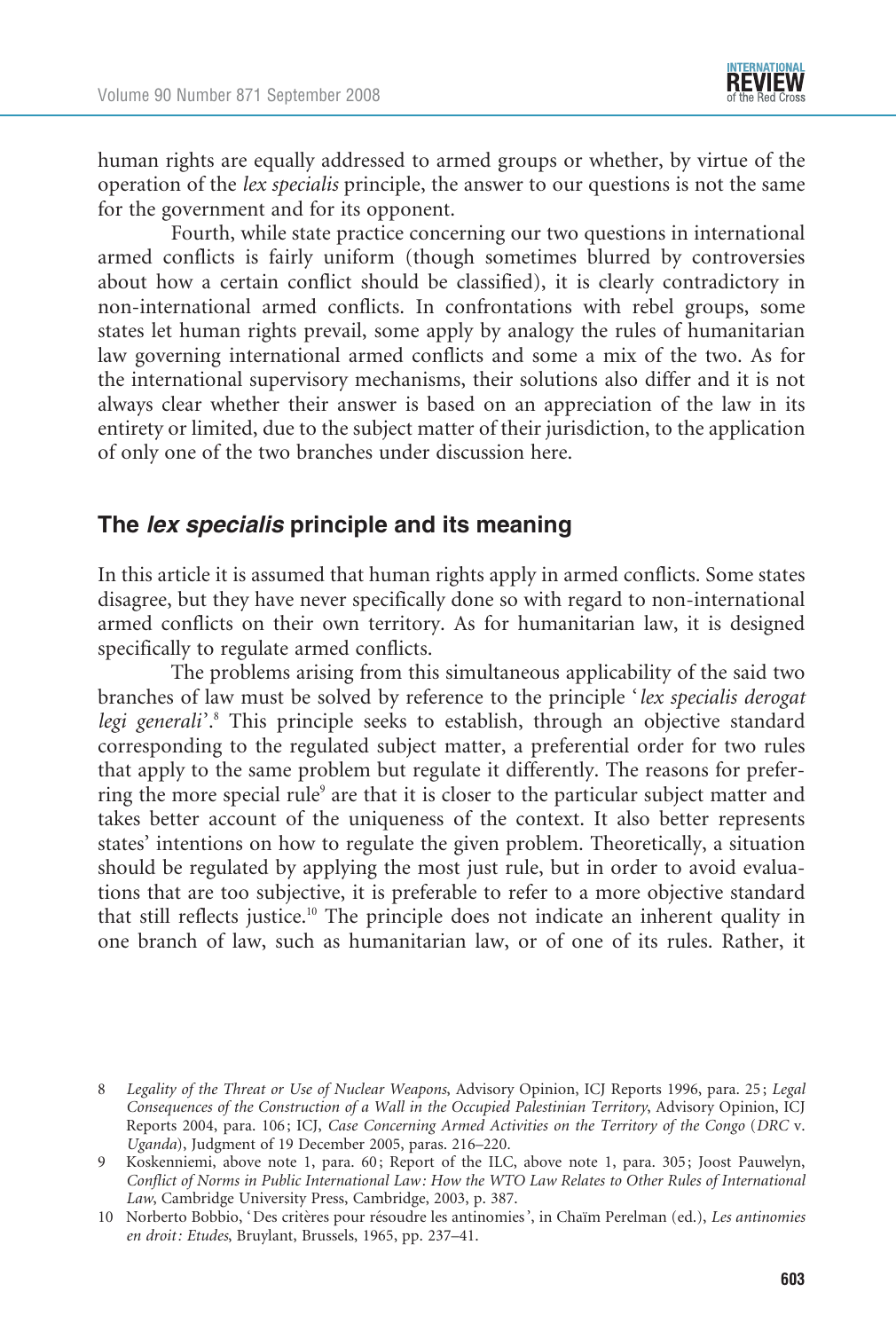determines which rule prevails over another in a particular situation.<sup>11</sup> Each case must be analysed individually.<sup>12</sup>

Several factors must be weighed to determine which rule, in relation to a certain problem, is special. When the legal consequences of two norms regulating the same situation are mutually exclusive, speciality in the sense of logic implies that the norm that applies to certain facts must give way to the norm that applies to those same facts as well as to an additional fact present in that situation. Between two applicable rules, the one which has the larger 'common contact surface area'13 with the situation applies. The norm with the scope of application that enters completely into that of the other norm must prevail, otherwise it would never apply.14 It is the norm with the more precise or narrower material and/or personal scope of application that prevails.<sup>15</sup> Precision requires that the norm explicitly addressing a problem prevails over the one that addresses it implicitly, the one providing the advantage of detail prevails over the other's generality,<sup>16</sup> and the more restrictive norm over the one covering the entire problem but in a less exacting manner.<sup>17</sup>

A less formal – and also less objective – factor for determining which of two rules applies is the conformity of the solution to the systemic objectives of the law.<sup>18</sup> To characterize this solution as 'lex specialis' is perhaps a misuse of language. The systemic order of international law is a normative postulate founded on value judgements.<sup>19</sup> Some consider that in reality the decision-maker first determines which rule is more just and then characterizes it as lex specialis.<sup>20</sup> In particular, when formal standards do not indicate a clear result, the teleological criterion must weigh in, even though it allows for personal preferences.<sup>21</sup>

- 11 Koskenniemi, above note 1, para. 112 ; Heike Krieger, ' A conflict of norms : the relationship between humanitarian law and human rights law in the ICRC Customary Law Study', Journal of Conflict & Security Law, Vol. 11 (Summer 2006), pp. 269, 271; Philip Alston et al., 'The competence of the UN Human Rights Council and its special procedures in relation to armed conflicts : extrajudicial executions in the "war on terror"', European Journal of International Law, Vol. 19 (2008), p. 192; Report of the ILC, above note 1, para. 304.
- 12 Anja Lindroos, ' Addressing norm conflicts in a fragmented system : the doctrine of lex specialis', Nordic Journal of International Law, Vol. 74 (1) (2005), p. 42.
- 13 This term was first used by Mary Ellen Walker, LL.M. student at the Geneva Academy of International Humanitarian Law and Human Rights in Marco Sassòli's 2008 international humanitarian law course.
- 14 Karl Larenz, Methodenlehre der Rechtswissenschaft, 6th edn, Springer Verlag, Berlin, 1991, pp. 267–8.
- 15 Bobbio, above note 10, p. 244.
- 16 See for examples Seyed Ali Sadat-Akha, Methods of Resolving Conflicts between Treaties, Nijhoff, Leyden, 2003, p. 124.
- 17 See, e.g., the European Court of Human Rights concerning the relationship between Articles 13 and 5(4) of the European Convention on Human Rights 1950 (hereinafter ECHR), ECtHR, Brannigan and McBride v. UK, Judgment, 26 May 1993, ECtHR, Series A, No. 258, p. 57, para. 76.
- 18 Koskenniemi, above note 1, para. 107.
- 19 Krieger, above note 11, p. 280.
- 20 Georg Schwarzenberger, International Law as Applied by International Courts and Tribunals, Vol. 1, Stevens, London, 1969, p. 474 ; Bruno Simma and Dirk Pulkovski, ' Of planets and the universe : selfcontained regimes in international law ', European Journal of International Law, Vol. 17 (2006), p. 490.
- 21 Bobbio, above note 10, pp. 240–1. See also Wilfred Jenks, ' The conflict of law-making treaties ', British Yearbook of International Law, Vol. 30 (1953), p. 450.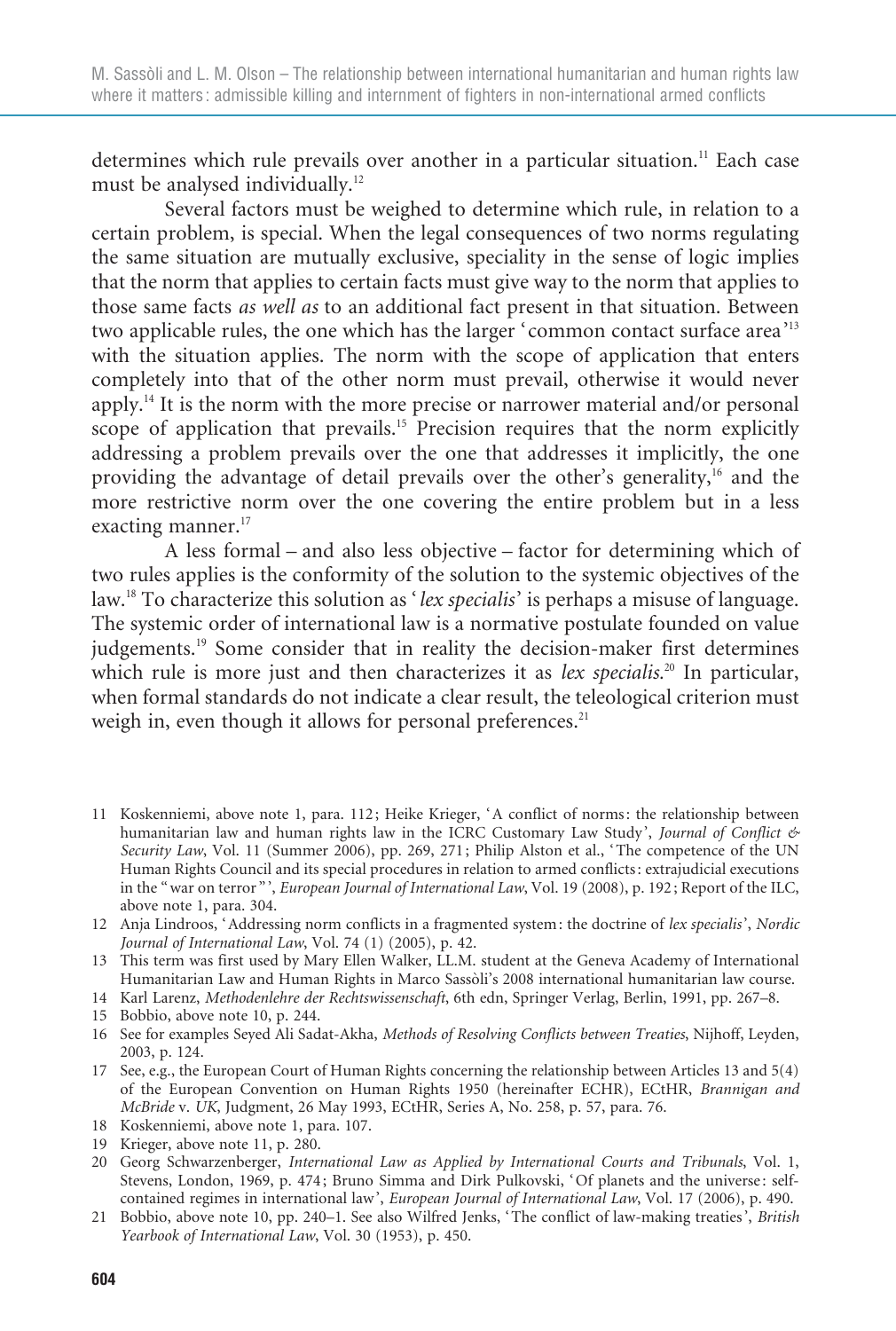In our opinion, the more the formal standard points to a clear conclusion in relation to a certain problem the less necessary it becomes to assess the systemic objective. The inverse is also true – the more clearly the objective can be seen, the easier it is to distance oneself from the formal standard.

Once the lex specialis is determined, the lex generalis still remains present in the background. It must be taken into account when interpreting the lex specialis;<sup>22</sup> an interpretation of the lex specialis that creates a conflict with the lex generalis must be avoided as far as possible and an attempt made instead to harmonize the two norms.<sup>23</sup>

According to doctrine, the principle appears to refer implicitly to the antinomies between conventional – that is, treaty-based – rules. Whether the principle also applies to the relationship between two customary rules is less clear. In a traditional understanding of customary law this is theoretically not the case. The customary rule applicable to a certain problem derives from the practice and opinio juris of states in relation to that problem. In relation to the same problem, there cannot be a customary 'human right' and a different customary 'humanitarian rule'. The focus is always placed on the practice and the opinio juris manifested in relation to problems as similar as possible to the one to be resolved. This appears to be the approach adopted by the ICRC, which refers in its Study to a vast array of practice in human rights, both within and outside armed conflicts.<sup>24</sup> In practice, however, when looking for a customary rule one generally consults a text, be it a treaty or other instrument codifying customary law, a text that instigated the development of a customary rule<sup>25</sup> or even a doctrinal text. It may then be found that one specific problem is covered by two contradictory texts, both deduced from state practice. The choice between these two texts is, in our opinion, governed by the same principles as the choice between two treaty-based rules. If the state practice clarifying which of the two rules prevails in the given situation is not dense enough to be conclusive, the usual methods must be used to discover which of the two rules, derived from the practice analysed from different perspectives, constitutes the lex specialis.

## When may an enemy fighter be killed?

The traditional answer of the humanitarian law of international armed conflicts

In international armed conflicts, members of armed forces belonging to a party to the conflict are qualified as 'combatants'. Combatants may be attacked at any

<sup>22</sup> The lex generalis consists of other rules of international law to be taken into account under Article 31(3)(c) of the Vienna Convention on the Law of Treaties.

<sup>23</sup> See Koskenniemi, above note 1, paras. 31, 37 ; Report of the ILC, above note 1, paras. 308, 311.

<sup>24</sup> Henckaerts and Doswald-Beck, above note 5, Vol. I, pp. 299–383.

<sup>25</sup> Marco Sassòli, Bedeutung einer Kodifikation für das allgemeine Völkerrecht – mit besonderer Betrachtung der Regeln zum Schutze der Zivilbevölkerung vor den Auswirkungen von Feindseligkeiten, Helbing & Lichtenhahn, Basel, 1990.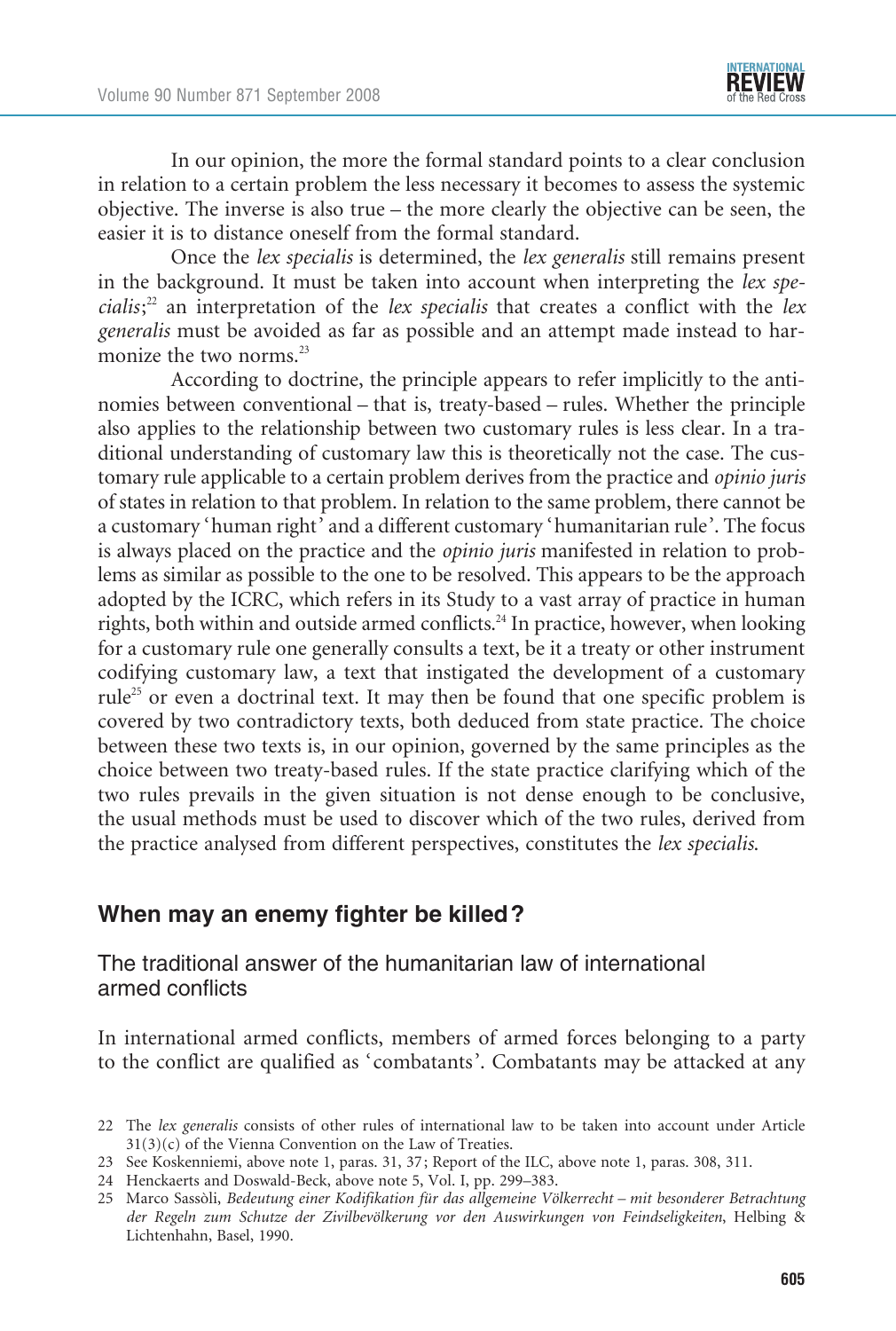time until they surrender or are otherwise *hors de combat*, and not only while actually threatening the enemy. Combatants are part of the military potential of the enemy and it is therefore always lawful to attack them for the purpose of weakening that potential. The traditional understanding is that no rule restricts the use of force against combatants only to those circumstances in which they cannot be captured. Within humanitarian law this view has been challenged, citing both the principle of military necessity as a restriction on all violence<sup>26</sup> and the prohibition of treacherous killings.27 However, neither of these views has been translated into actual battlefield instructions, even less into actual battlefield behaviour.<sup>28</sup>

As for the proportionality requirement, it applies to attacks directed at legitimate targets, but only to protect civilians from their possible incidental effects.29 Attacks against combatants are not subject to a proportionality evaluation of the harm inflicted on the combatant and the military advantage derived from the attack.

#### The unclear answer of the treaty rules of humanitarian law applicable to non-international armed conflicts

In contradistinction to international armed conflicts, it is not clear under the treaty law of non-international armed conflicts when an enemy fighter may be killed (we use the term 'fighter' in this article for a member of an armed group with a fighting function and for members of government armed forces). Neither Article 3 common to the Geneva Conventions nor their Protocol II refers to 'combatants', because states did not wish to confer the right to participate in hostilities and its corresponding combatant immunity on anyone in non-international armed conflicts. The relevant provisions prohibit 'violence to life and person, in particular murder' directed against 'persons taking no active part in hostilities', including those who have ceased to take part in hostilities.<sup>30</sup> Specifically addressing the conduct of hostilities, Article 13 of Protocol II prohibits attacks against civilians 'unless and for such time as they take a direct part in hostilities'.<sup>31</sup>

<sup>26</sup> Jean S. Pictet, Development and Principles of International Humanitarian Law, Nijhoff, Dordrecht, 1985, pp. 75–6.

<sup>27</sup> See Manual on Military Law, Part III, The Law of War on Land, UK War Office, London, 1958, para. 115.

<sup>28</sup> See the divergences of opinion in the ICRC expert consultations on the notion of direct participation in hostilities, DPH 2005 (note 31 below) at pp. 45–6 ; Louise Doswald-Beck, ' The right to life in armed conflict : does international humanitarian law provide all the answers ? ', International Review of the Red Cross, Vol. 88 (864) (2006), pp. 881–904, at p. 902; Vincent-Joël Proulx, 'If the hat fits, wear it, if the turban fits, run for your life : reflections on the indefinite detention and targeted killing of suspected terrorists ', Hastings Law Journal, Vol. 56 (2005), pp. 801–900, at pp. 882–3.

<sup>29</sup> Protocol Additional to the Geneva Conventions (Protocol I), Article 51(5)(b).

<sup>30</sup> See Article 3 common to the Geneva Conventions I–IV ; and the Protocol II, Article 4.

<sup>31</sup> The ICRC, in consultation with experts, was recently engaged in a process of researching, examining and clarifying the notion of 'direct participation in hostilities' under IHL. This process has not yet shown definitive results, but it has clearly demonstrated deep divisions of opinion on the question of when enemy fighters may be killed in a non-international armed conflict. See reports of the 2003 meeting (hereinafter DPH 2003 Report), the 2004 meeting (DPH 2004 Report) and the 2005 meeting (DPH 2005 Report), available at www.icrc.org/web/eng/siteeng0.nsf/htmlall/participation-hostilities-ihl–311205?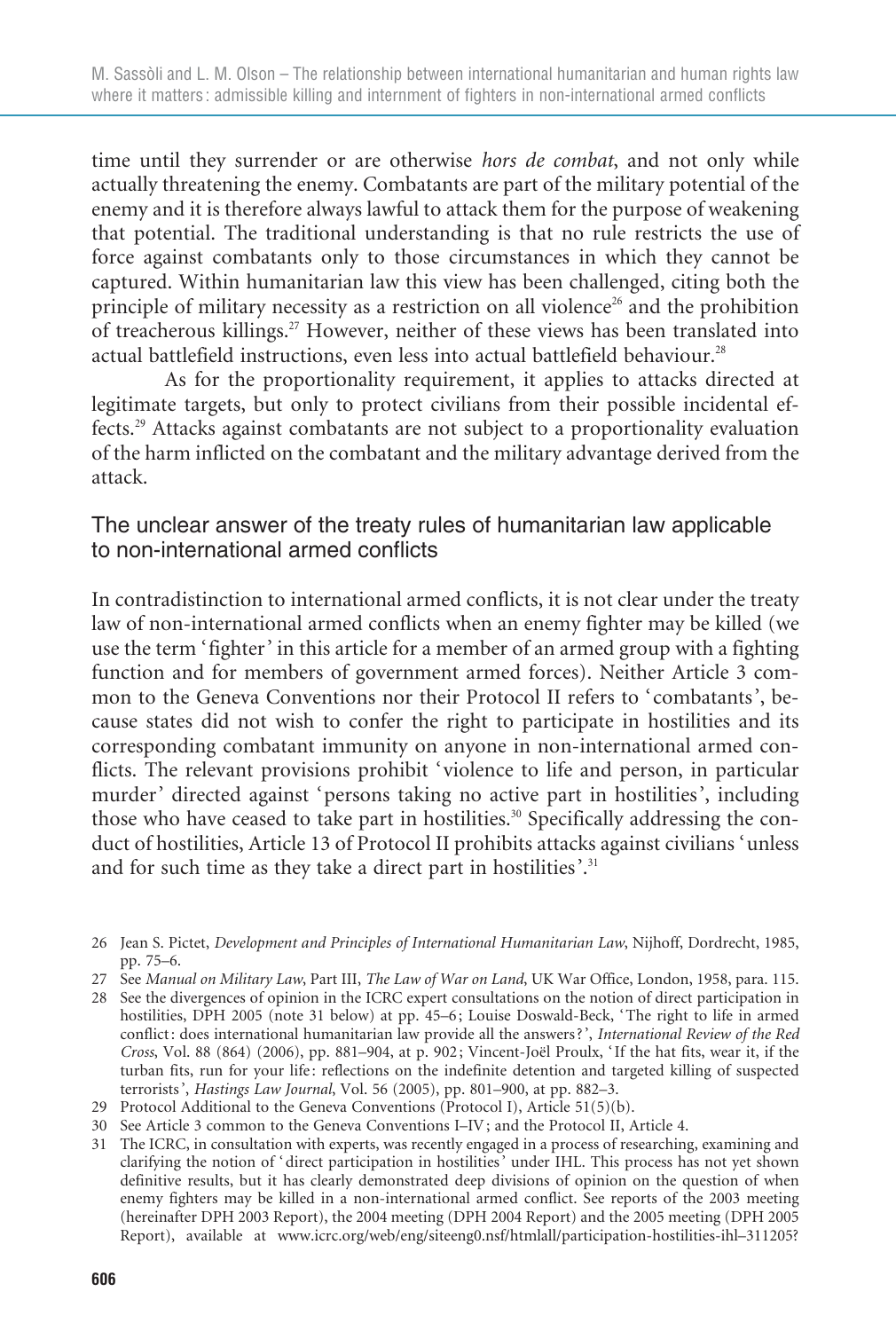

It may be deduced from these rules and from the absence of any mention of 'combatants' that in a non-international armed conflict everyone is a civilian, and that no one may be attacked unless he or she directly participates in hostilities. However, the ICRC *Commentary* on Protocol II states that '[t]hose belonging to armed forces or armed groups may be attacked at any time.'32 Otherwise it would, first of all, indeed be astonishing that Article 13 uses the term 'civilian' instead of a broader term such as 'person'.<sup>33</sup> Second, if everyone is a civilian, the fundamental principle of distinction becomes meaningless and impossible to apply.34 Third, Common Article 3 confers its protection on '[p]ersons taking no active part in hostilities, including members of armed forces who have laid down their arms and those [otherwise] placed hors de combat'. The latter phrase suggests that the mere fact of no longer taking active part in hostilities is not enough per se for such members of armed forces<sup>35</sup> to be immune from attack: they must take additional steps and actively disengage. Fourth, on a more practical level, to prohibit attacks by government forces on clearly identified fighters unless engaged by those fighters is militarily unrealistic, as it would oblige the government forces to act purely reactively while facilitating hit-and-run operations by the rebel group. The objection that such rebels may be arrested anyway (and their resistance, if any, to arrest would be direct participation in hostilities) is convincing only if the rebels do not control territory.

There are two ways to conceptualize the conclusion that fighters may be attacked at any time until they disengage from the armed group. First, 'direct participation in hostilities' can be understood as encompassing the mere fact of remaining a member of the group<sup>36</sup> or of retaining a fighting function.<sup>37</sup> Second, fighters can be considered not to be 'civilians' (who are entitled to protection against attacks unless and for such time as they directly participate in hostilities).<sup>38</sup> However, both interpretations raise difficult questions in practice. How are government forces to determine membership of an armed group so long as the individual in question commits no hostile acts? How can membership of the armed group be distinguished from simple affiliation with a party to conflict for

opendocument (last visited 21 May 2008). On the basis of those discussions, the ICRC is currently preparing a reference text, ' Interpretative guidance on the notion of direct participation in hostilities '.

- 32 Yves Sandoz, Christophe Swinarski and Bruno Zimmermann, Commentary on the Additional Protocols of 8 June 1977 to the Geneva Conventions of 12 August 1949, ICRC, Geneva, 1987, para. 4789.
- 33 Expert Meeting on the Right to Life in Armed Conflict and Situations of Occupation, 1–2 September 2005, University Centre for International Humanitarian Law, available at www.adh-geneva.ch/events/ expert-meetings.php (last visited 21 May 2008) (hereinafter UCIHL Report), p. 34.
- 34 DPH 2005 Report, above note 31, p. 64 ; David Kretzmer, ' Targeted killing of suspected terrorists : extrajudicial executions or legitimate means of defence?', European Journal of International Law, Vol. 16 (2) (2005), pp. 197–8.
- 35 Under Common Article 3, the term armed forces includes rebel armed groups (see Marco Sassòli, ' Terrorism and war ', Journal of International Criminal Justice, Vol. 4 (2006), p. 977).
- 36 DPH 2005 Report, above note 31, pp. 48–9.
- 37 Israeli Supreme Court sitting as the High Court of Justice, Public Committee against Torture in Israel v. Government of Israel et al., HCJ 769/02, 11 December 2005, para. 39 (hereinafter Public Committee against Torture).
- 38 DPH 2005 Report, above note 31, pp. 43–4.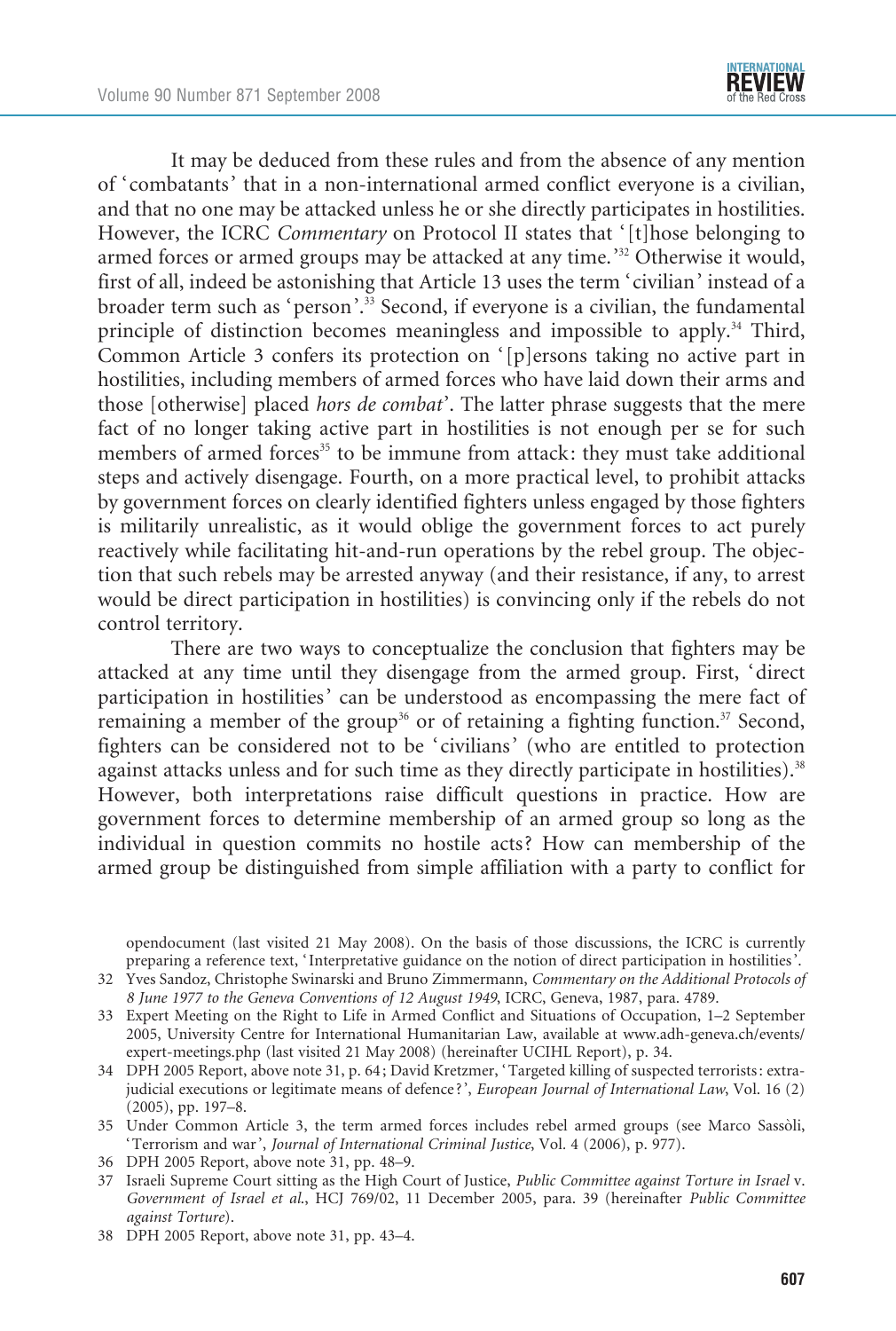which the group is fighting – in other words, membership in the political, educational or humanitarian wing of a rebel movement? One of the most convincing avenues envisaged is to allow attacks only against a person who either actually directly participates in hostilities or has a function within the armed groups to commit acts that constitute direct participation in the hostilities.<sup>39</sup>

#### Customary humanitarian law provides no answer

According to the ICRC Study, in both international and non-international armed conflicts '[a]ttacks may only be directed against combatants',<sup>40</sup> while 'civilians are protected against attack unless and for such time as they take a direct part in hostilities'.<sup>41</sup> 'Civilians are persons who are not members of the armed forces.<sup>'42</sup> The commentary clarifies, however, that the term 'combatant' in non-international armed conflicts simply 'indicat[es] persons who do not enjoy the protection against attacks accorded to civilians'.43 'While State armed forces may be considered combatants … practice is not clear as to the situation of members of armed opposition groups'.<sup>44</sup> Furthermore, the authors add, '[p] ractice is ambiguous as to whether members of armed opposition groups are considered members of armed forces or civilians'.<sup>45</sup> If they are the latter, an imbalance between such groups and government armed forces could be avoided by considering them to take a direct part in hostilities continuously.<sup>46</sup> Customary law is therefore as ambiguous as the treaty provisions on the crucial question of whether fighters in non-international armed conflicts may be attacked in the same way as combatants in international armed conflicts.

#### Arguments for and against an analogous application of the rule applicable in international armed conflicts

As mentioned above, the general tendency is to bring the law of non-international armed conflicts closer to that of international armed conflicts; this also has the positive side effect that controversies on whether a given conflict is international or non-international, and on what law to apply in conflicts of a mixed nature, are rendered moot. Even those who remain sceptical as to whether state practice has truly eliminated the difference to the extent claimed in the ICRC Study suggest that questions not answered by the law of non-international armed conflicts must be dealt with by analogy to the law of international armed conflicts, except in cases where the very nature of non-international armed conflicts does not allow for such

43 Ibid., p. 3.

- 45 Ibid., p. 17.
- 46 Ibid., p. 21.

<sup>39</sup> Ibid., p. 64 ; Kretzmer, above note 34, pp. 198–9, takes a similar line.

<sup>40</sup> Henckaerts and Doswald-Beck, above note 5, Rule 1, p. 3.

<sup>41</sup> Ibid., Rule 6, p. 19.

<sup>42</sup> Ibid., Rule 5, p. 17.

<sup>44</sup> Ibid., p. 12.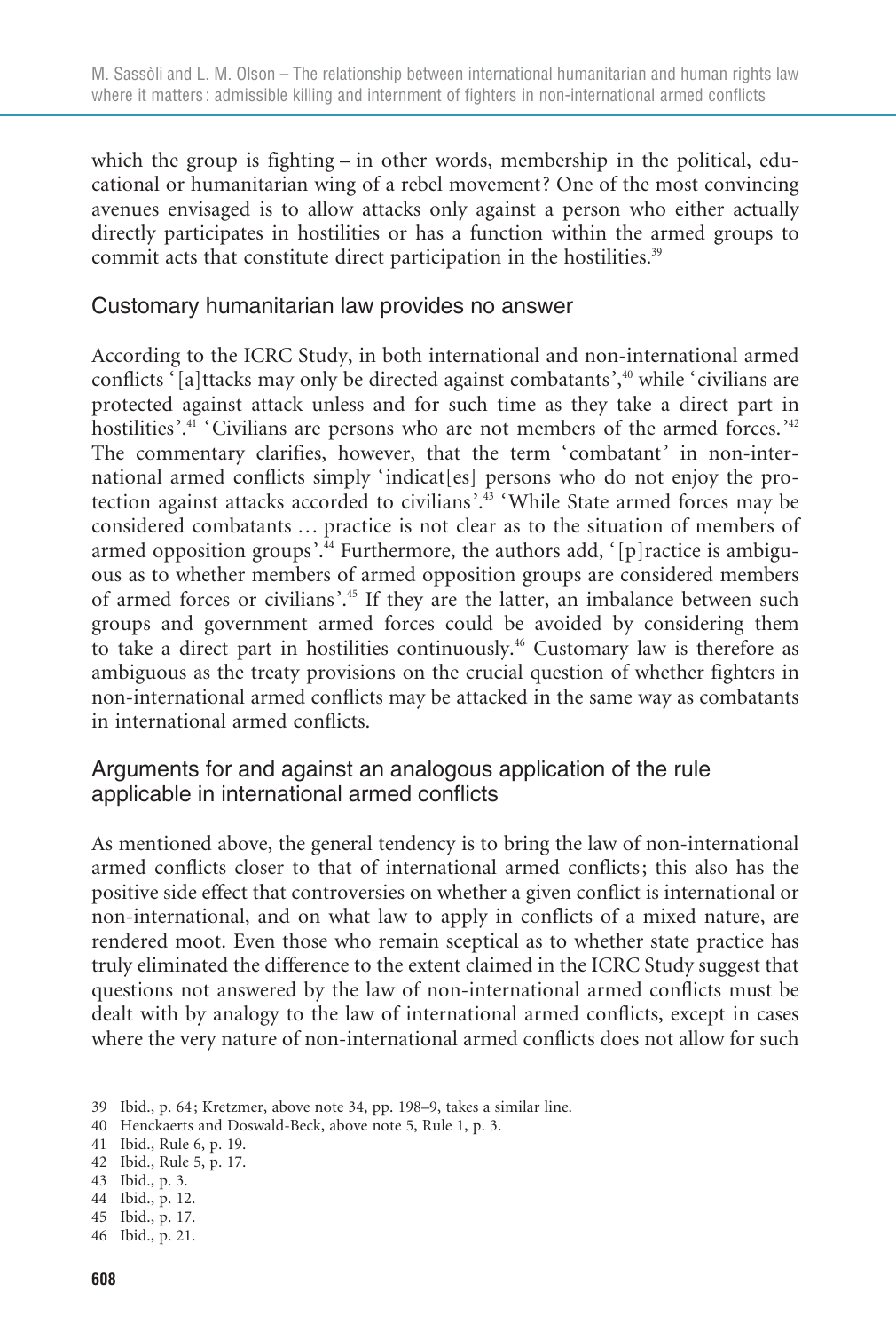an analogy (e.g. concerning combatant immunity from prosecution and the concept of occupied territories).<sup>47</sup> There is, moreover, no real difference between a non-international armed conflict such as the fighting between Sri Lankan government forces and the LTTE in northern Sri Lanka in 2008 and the international armed conflict between Eritrea and Ethiopia. To require soldiers in non-international (but not in international) conflicts to capture enemies whenever feasible rather than kill them is unrealistic on the battlefield. In addition, the decision when an enemy may be shot at must be taken in a split second by every soldier on the ground, and cannot be left to commanders and courts (as can the decision, discussed later, to intern a person). Clear instructions must exist. Whenever possible, the training of soldiers must be the same for both international and noninternational armed conflicts in order to create reflexes that work in the stress of battle.

On the other hand, strong arguments question the appropriateness of applying the same rules as in international armed conflicts. Many non-international armed conflicts are fought against or between groups that are not well structured. It is much more difficult to determine who belongs to an armed group than who belongs to government armed forces. The positive humanitarian law of non-international armed conflicts does not even explicitly prescribe, as does the law of international armed conflicts, that fighters must distinguish themselves from the civilian population. Individuals join and quit armed groups in an informal way, whereas members of government armed forces are formally incorporated and formally dismissed. As armed groups are inevitably illegal, they will do their best not to be recognized as such and to conceal their militant nature. Claiming that fighters may be shot at on sight may therefore put many civilians in danger,<sup>48</sup> whether they are sympathizers of the group, members of the 'political wing', belong to the same ethnic group or simply happen to be in the wrong place at the wrong time. And while a clear distinction exists, in international armed conflicts, between the conduct of hostilities by combatants against combatants and law enforcement vis-a`-vis civilians by the police, there is no equivalent clear distinction in non-international armed conflicts. Indeed, in a non-international armed conflict, insurgence always constitutes a crime under domestic law. Criminals should be dealt with by courts and may not be 'punished' by instant extrajudicial execution.

The arguments in favour of a different rule for non-international armed conflicts obviously apply mainly to armed groups and could therefore be seen as requiring a distinction between government forces and armed groups rather than between international and non-international armed conflicts. The problem is that to have the slightest chance of being respected, humanitarian law must be the same

<sup>47</sup> Marco Sassòli and Antoine Bouvier, How Does Law Protect in War? 2nd edn, ICRC, Geneva, 2006, p. 251.

<sup>48</sup> Alexander Orakhelashvili, 'The interaction between human rights and humanitarian law: fragmentation, conflict, parallelism, or convergence?', European Journal of International Law, Vol. 19 (1) (2008), p. 167.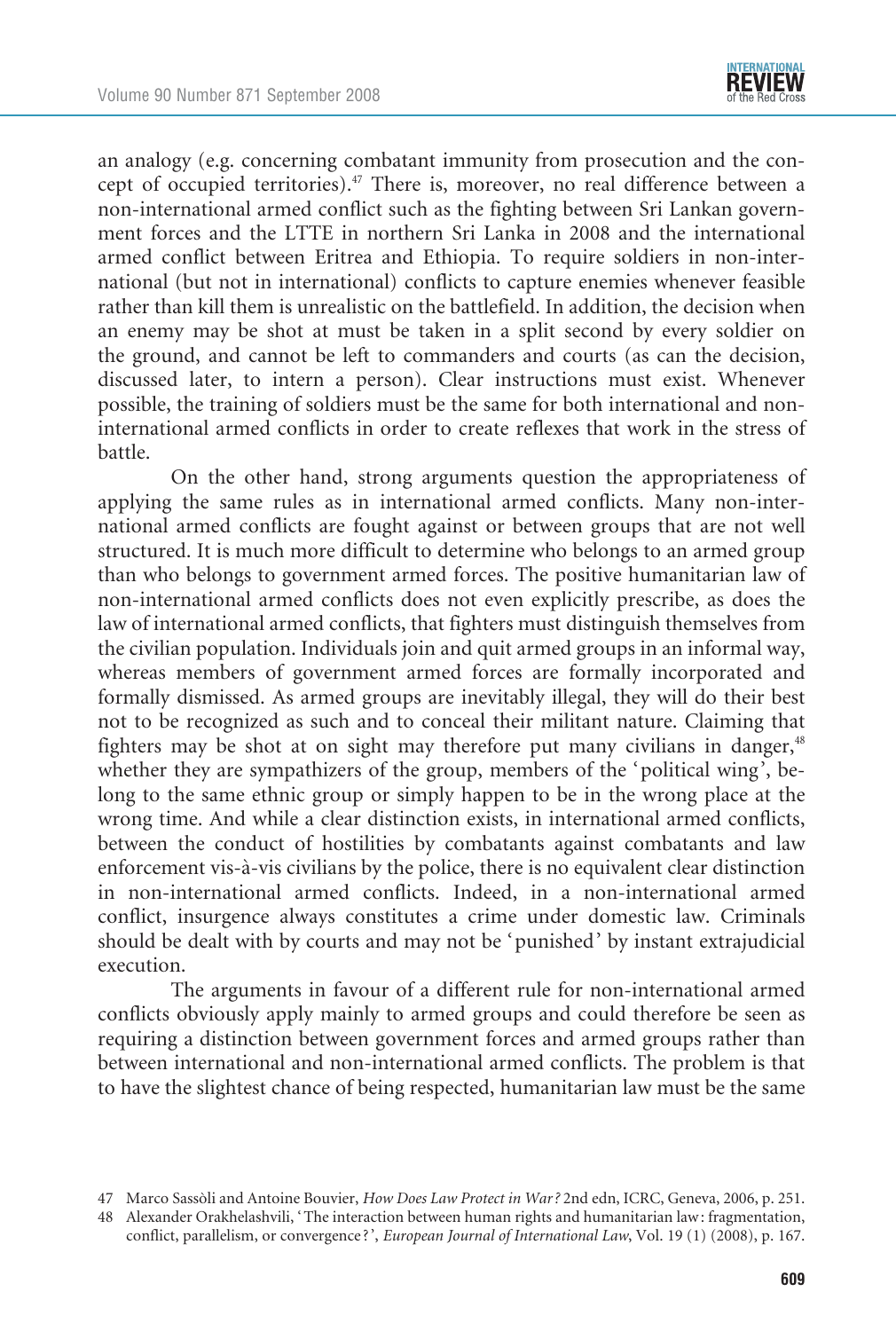for both sides. The principle of the equality of the belligerents before humanitarian law also applies in non-international armed conflicts.<sup>49</sup>

### Rules on the peacetime use of force under human rights law

Human rights treaties prohibit the arbitrary deprivation of life. Most instruments, however, do not specify when a killing is arbitrary. Only the European Convention on Human Rights specifies that the deprivation of life will not be deemed arbitrary when it results from the use of force 'absolutely necessary:

- (a) in defence of any person from unlawful violence;
- (b) in order to effect a lawful arrest or to prevent the escape of a person lawfully detained;
- (c) in action lawfully taken for the purpose of quelling a riot or insurrection'.<sup>50</sup>

In its case law outside armed conflicts, the European Court of Human Rights has admitted the lawfulness of killing a person the authorities genuinely thought was about to detonate a bomb, but found that the insufficient planning of the operation violated the right to life.<sup>51</sup> With regard to arrest, the Court has found that the life of a fugitive may not be put at risk for the purpose of arresting him if he poses no threat to life and is not suspected of a violent offence, even if he cannot be arrested otherwise.<sup>52</sup>

By and large, other universal and regional human rights bodies take the same approach.<sup>53</sup> The UN Basic Principles on the Use of Force and Firearms by Law Enforcement Officials provide an authoritative interpretation of the principles that authorities must respect when using force, so as not to infringe the right to life. Those principles limit the use of firearms to cases of

self-defence or defence of others against the imminent threat of death or serious injury, to prevent the perpetration of a particularly serious crime involving grave threat to life, to arrest a person presenting such a danger and resisting their authority, or to prevent his or her escape, and only when less extreme means are insufficient to achieve these objectives.

<sup>49</sup> François Bugnion, 'Jus ad bellum, jus in bello and non-international armed conflict', Yearbook of International Humanitarian Law, Vol. 6 (2003), pp. 167-98; Marco Sassòli, 'Ius ad bellum and ius in bello: the separation between the legality of the use of force and humanitarian rules to be respected in warfare – crucial or outdated ? ', in Michael Schmitt and Jelena Pejic (eds.), International Law and Armed Conflict : Exploring the Faultlines, Essays in Honour of Yoram Dinstein, Nijhoff, Leiden/Boston, 2007, pp. 254–7.

<sup>50</sup> ECHR, Article 2(2).

<sup>51</sup> ECtHR, McCann v. United Kingdom, Application No. 18984/91, Judgment, 5 September 1995, Series A No. 324, paras. 200–205.

<sup>52</sup> ECtHR, Nachova v. Bulgaria, Application No. 43577/98, Judgment, 6 July 2005, Reports 2005-VII, para. 95.

<sup>53</sup> See e.g. Inter-American Court of Human Rights, Las Palmeras Case, Judgment, 26 November 2002, Series C No. 96 (2002).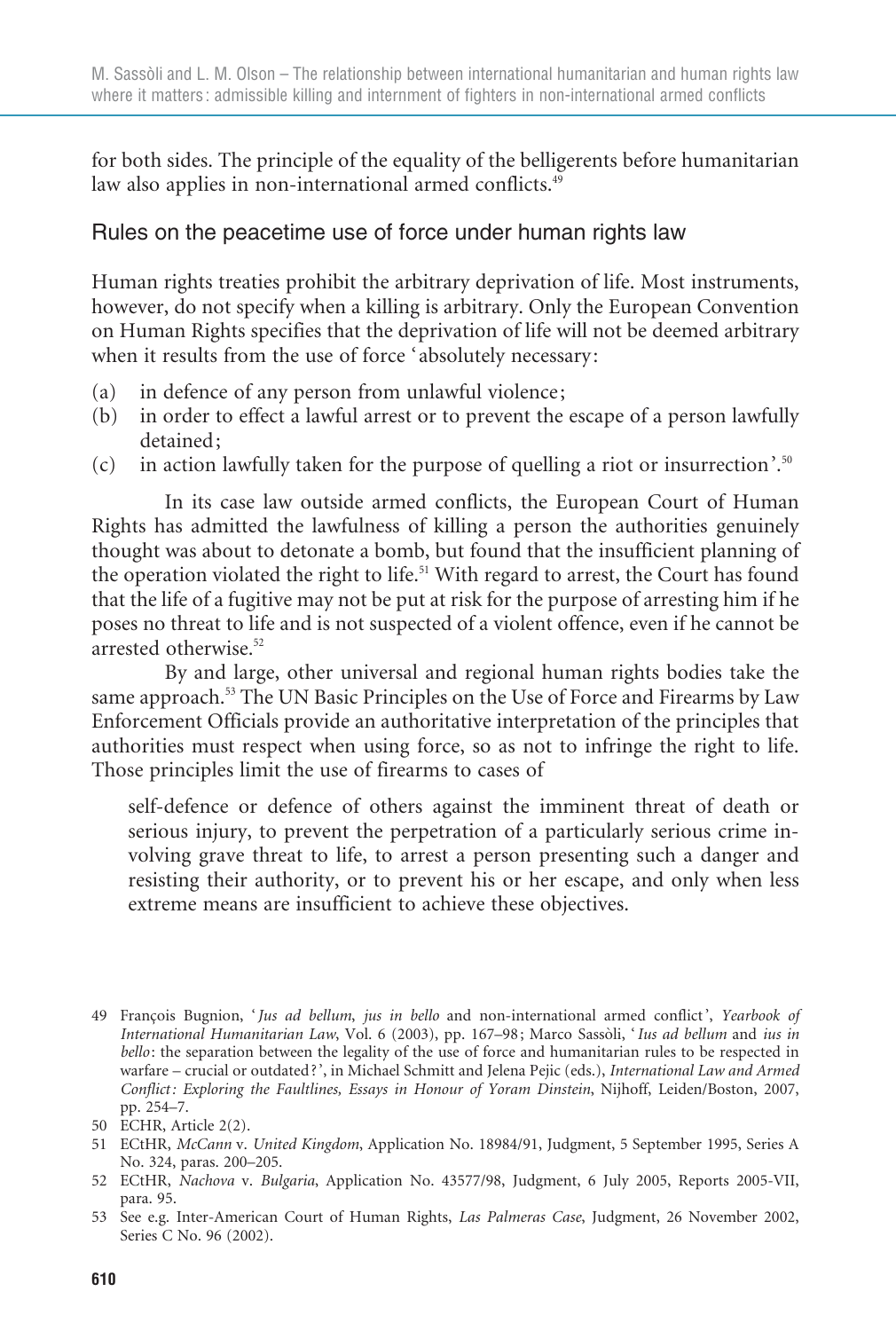The intentional lethal use of firearms is only admissible 'when strictly unavoidable in order to protect life'. In addition, law enforcement officials

shall … give a clear warning of their intent to use firearms, with sufficient time for the warning to be observed, unless to do so would unduly place the law enforcement officials at risk or would create a risk of death or serious harm to other persons, or would be clearly inappropriate or pointless in the circumstances of the incident.<sup>54</sup>

It must, however, be stressed that the Basic Principles are addressed to officers 'who exercise police powers, especially the powers of arrest or detention'. Military authorities are included, but only if they exercise police powers,<sup>55</sup> which could be interpreted as meaning e contrario that the rules are not binding for military authorities engaged in the conduct of hostilities. If human rights are to provide an answer as to when a fighter may be killed, it would thus be imperative to know when military authorities, in a situation of armed conflict, are or should be exercising police powers.

#### The few precedents of human rights bodies in armed conflicts

Theoretically, human rights are the same in international and non-international armed conflicts and outside armed conflicts. The right to life is furthermore not subject to derogations except, under the European Convention, in respect of 'lawful acts of war'.<sup>56</sup> The classic instance in which a human rights body has assessed the right to life in the context of an armed conflict is the Tablada case, concerning a group of fighters who attacked an army base in Argentina. The Inter-American Commission on Human Rights held that 'civilians … who attacked the Tablada base … whether singly or as a member of a group thereby … are subject to direct individualized attack to the same extent as combatants' and lose the benefit of the proportionality principle and of precautionary measures.<sup>57</sup> It then exclusively applied humanitarian law (applicable to international armed conflicts) to those attackers. Only civilian bystanders and attackers who surrendered were considered to be entitled to benefit from the right to life. The Commission did not raise the issue whether the fighters should have been arrested whenever possible, rather than killed.

<sup>54</sup> See Articles 9 and 10 of the Basic Principles on the Use of Force and Firearms by Law Enforcement Officials, adopted by the 9th UN Congress on the Prevention of Crime and Treatment of Offenders, Havana, 27 August–7 September 1990, UN Doc. A/CONF.144/28/Rev.1 at 112 (1990) (hereinafter Basic Principles).

<sup>55</sup> In the Basic Principles a footnote added to the term ' law enforcement officials ' clarifies this by referring to the commentary on Article 1 of the Code of Conduct for Law Enforcement Officials.

<sup>56</sup> ECHR, Article 15(2). It has been argued that this refers only to international armed conflicts (see Doswald-Beck, above note 28, p. 883). In any case, no state has ever tried to derogate on the basis of this exception.

<sup>57</sup> Inter-American Commission on Human Rights, Abella v. Argentina (Tablada), Case No. 11.137, Report No. 55/97, 18 November 1997, para. 178.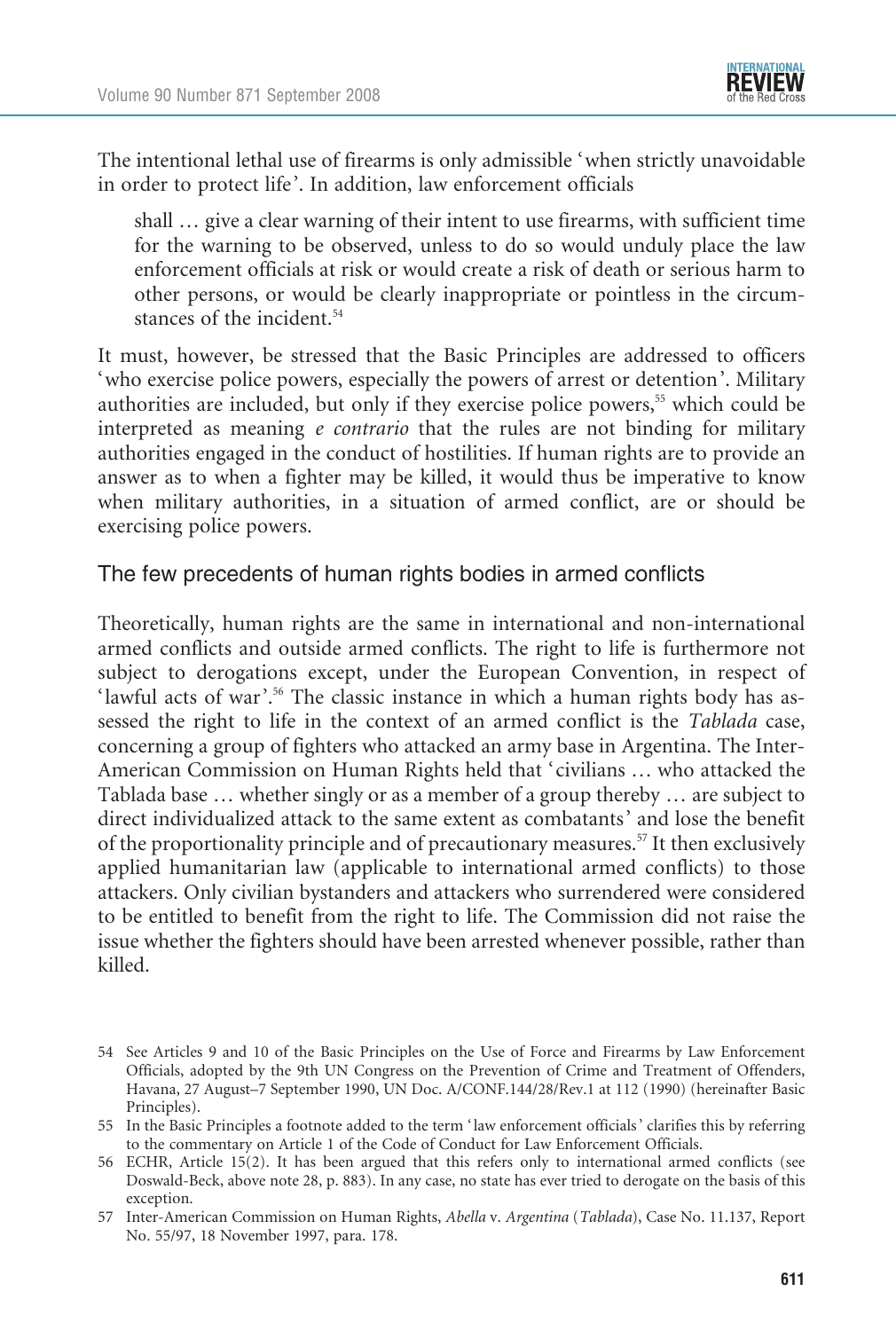In the Guerrero case, the Human Rights Committee found Colombia to have arbitrarily deprived persons of their right to life who were suspected – but not proved, even by the subsequent inquiry – to be kidnappers and members of a 'guerrilla organization'. The police waited for the suspected kidnappers in the house where they had believed the victim of a kidnapping to be held, but which they found empty. When the suspected kidnappers arrived, they were shot without warning, without being given an opportunity to surrender and despite the fact that none of the kidnappers had fired a shot, but simply tried to flee.<sup>58</sup>

A national human rights body, the Nepali Human Rights Commission, deemed that the Nepali security forces had seriously violated 'humanitarian law' when they shot at a group of armed Maoists forcing students and teachers at a local school to follow a 'cultural programme'. Six Maoists and four students were killed and five students were injured. The Commission stressed that there was no firing by the Maoists when the army encircled them and that the Maoists were only lightly armed. In the Commission's view, after giving them a warning the army could easily have arrested them. It is not clear whether the Commission found a violation only because of the killed and injured students, or whether it considered that shooting at the armed Maoists without an attempt to arrest them also constituted a violation of 'humanitarian law'.59

The jurisprudence of the European Court of Human Rights in cases involving the right to life in the non-international armed conflict in Chechnya includes statements which appear to require that in the planning and execution even of a lawful action against fighters, any risk to life and the use of lethal force must be minimized.60 While these statements were not limited to protection of the lives of civilians, the actual victims in the case were civilians. In all other cases in which human rights bodies and the ICJ applied the right to life to armed conflicts not of an international character, the persons killed were either hors de combat or not alleged to have been fighters.<sup>61</sup> Although fighters are very often killed, for example bombed, while they are not hors de combat, no such case has been brought before an international human rights monitoring body. Some observers have deduced from the absence of any such case law that such killings do not violate the right to life, it being 'unthinkable' that a case would be brought before the Inter-American system by a surviving relative of an FARC member.<sup>62</sup>

The limited body of case law thus gives no conclusive answer as to what human rights law requires of government authorities using force against fighters.

<sup>58</sup> Human Rights Committee, Suarez de Guerrero v. Colombia, Communication No. R.11/45, 31 March 1982, UN Doc. Supp. No. 40 (A37/40) (hereinafter Guerrero case).

<sup>59</sup> Kedar Prasad Poudyal, ' The role of national human rights institutions in armed conflict situations, with special reference to NHRC–Nepal', Danish Institute for Human Rights, 2006, pp. 87-8.

<sup>60</sup> ECtHR, Isayeva v. Russia, Application No. 57950/00, Judgment 24 February 2005, paras. 175–176.

<sup>61</sup> See an overview by Nils Melzer, Targeted Killing under International Normative Paradigms of Law Enforcement and Hostilities, Oxford University Press, Oxford, 2008, pp. 169–73 and pp. 384–92.

<sup>62</sup> UCIHL Report, above note 33, p. 36.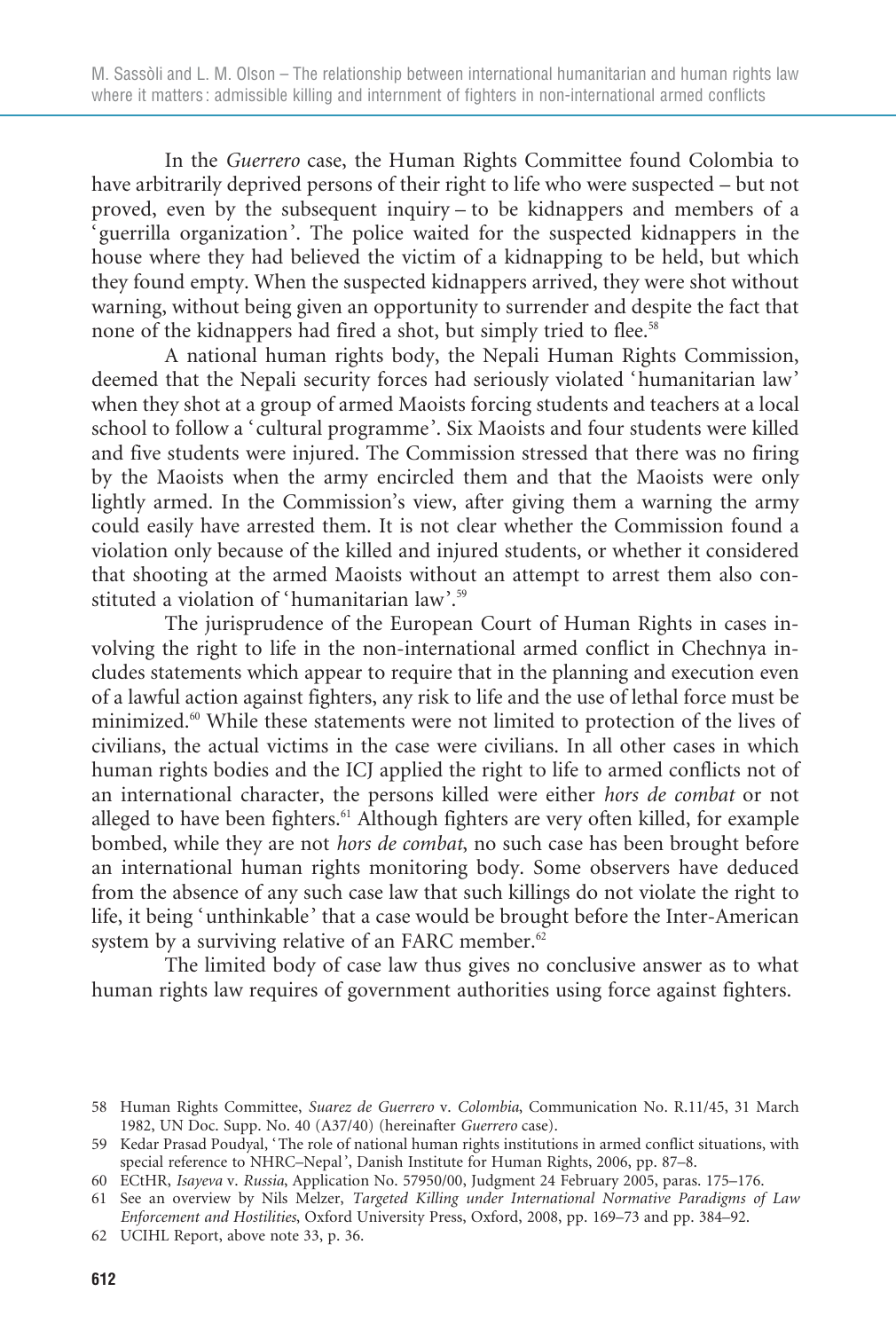

#### Possible solutions under the *lex specialis* principle

First, we would like to emphasize that there is a good deal of common ground between the two branches of law. In a 'battlefield-like' situation, arrest is virtually always impossible without exposing the government forces to disproportionate danger. A fighter presents a great threat to life, even if that threat consists of attacks against armed forces. The immediacy of that threat might be based not only on what the targeted fighter is expected to do, but also on his or her previous behaviour.<sup>63</sup> In such situations lethal force could therefore be used, even under human rights law. On the other hand, the life of a fighter who is hors de combat is equally protected by both branches.

It is where the solutions found in the two branches actually contradict each other that the need to determine the applicable rule by reference to the lex specialis principle arises. The quintessential example of such a contradiction is that of a guerrilla leader shopping in a supermarket in the government-controlled capital of the country. Many interpret humanitarian law as permitting authorities to shoot to kill, since he is a fighter, but this is controversial. Human rights law would clearly say that he must be arrested and a graduated use of force must be employed, but this conclusion is based on precedents which arose in peacetime and human rights are always more flexible according to the situation.

In our view, some situations are more characteristic of those for which the humanitarian law rule was established, and others are characterized more by facts for which human rights were typically established. There is a sliding scale $64$  between the lone FARC member in a supermarket in Bogotá and the soldier in Franco's forces during the Battle of the Ebro. It is impossible and unnecessary to provide a 'one size fits all' answer; as shown above, the lex specialis principle does not determine priorities between two rules in the abstract, but offers a solution to a concrete case in which competing rules lead to different results. The famous ICJ dictum that '[t]he test of what constitutes an arbitrary deprivation of life ... must be determined by the applicable lex specialis, namely the law applicable in armed conflicts'65 should not be misunderstood. It has to be read in the context of the opinion<sup>66</sup> in which the ICJ had to determine the legality in abstracto of the use of a certain weapon.

Such a flexible solution, in which the actual behaviour required depends upon the situation, is dangerous – especially in our context, where it has to be applied by every soldier and leads to irreversible results. It is therefore indispensable to determine factors which give precedence either to the rule derived from the humanitarian law of international armed conflicts or to human rights.

63 DPH 2005 Report, above note 31, p. 52.

- 65 Nuclear Weapons, above note 8, para. 25.
- 66 Alston, above note 11, pp. 183–209, 192–3.

<sup>64</sup> UCIHL Report, above note 33, p. 38 ; according to several experts in DPH 2005 Report, above note 31, pp. 51–2.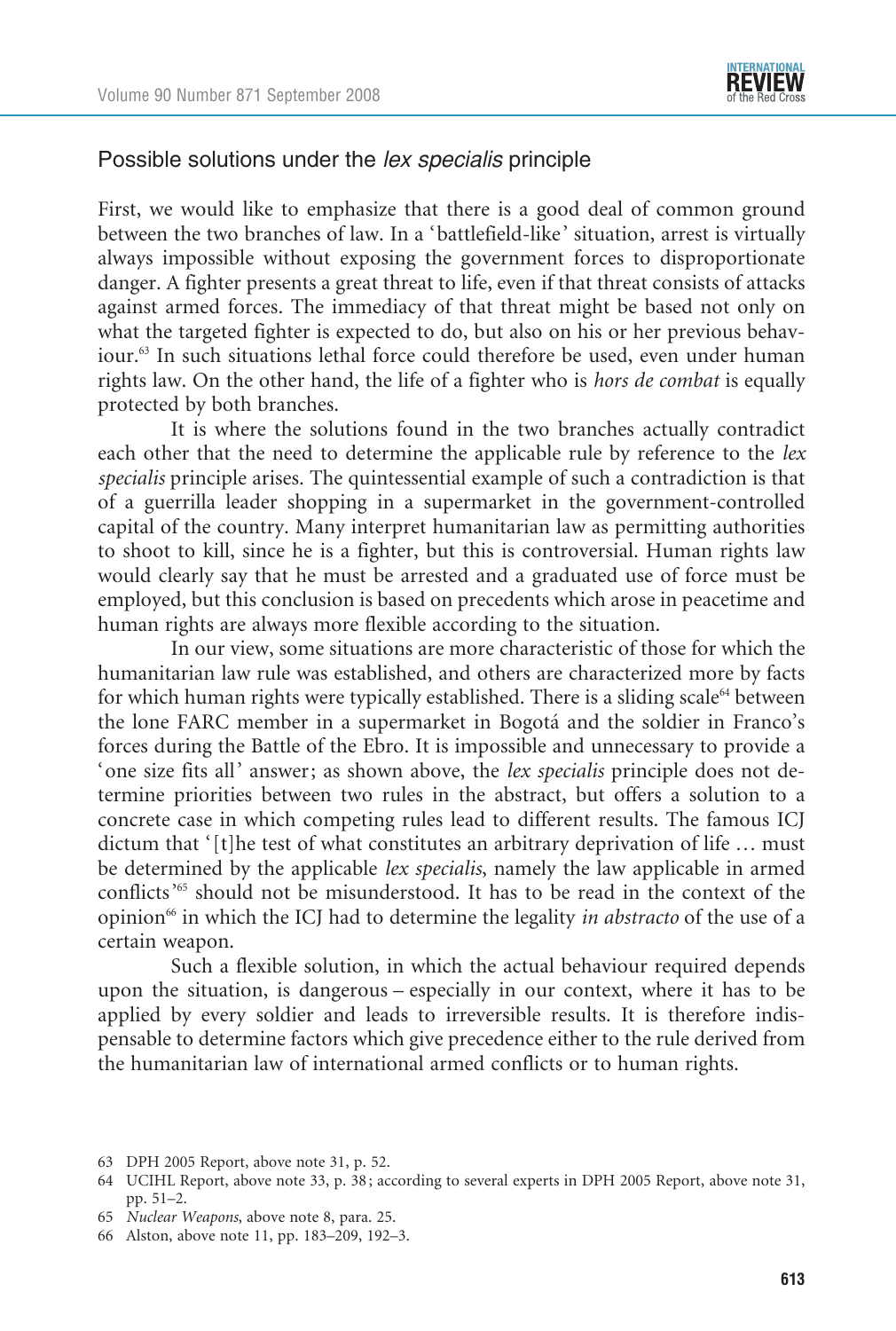The existence and extent of government control over the place<sup>67</sup> where the killing occurs points to human rights as the lex specialis.<sup>68</sup> For government forces acting on their own territory, control over the place where the attack takes place is not a requirement for human rights to apply, $69$  but simply a factor causing human rights to prevail over humanitarian law. The latter was designed to regulate hostilities against forces on or beyond the front line – that is, in a place not under the control of those who attack them, whereas law enforcement concerns persons under the jurisdiction of the enforcers. In traditional conflict situations the question here would be how far away the situation is from the battlefield,<sup>70</sup> although fewer and fewer contemporary conflicts are characterized by front lines and battlefields. What, then, constitutes sufficient control to warrant human rights predominating as the lex specialis? A government cannot simply argue that the presence of a solitary rebel or even a group of rebels on a stable part of its territory indicates that in fact it is not fully in control of the place, and therefore act under humanitarian law as lex specialis. The question is rather one of degree. If a government could effect an arrest (of individuals or groups) without being overly concerned about interference by other rebels in that operation, then it has sufficient control over the place to make human rights prevail as lex specialis.

This criterion of government control leaves the solution slightly more open in an area within the territory of the state whose government is fighting the rebels,71 but which is neither under firm rebel nor under firm government control (such as regions of central Peru at the time of the Sendero Luminoso insurgency).<sup>72</sup> Even where the strict requirements of necessity under human rights law are not fulfilled (if they are, both branches of law lead to the same result), the impossibility of arresting the fighter,<sup>73</sup> the danger inherent in an attempt to do so,<sup>74</sup> the danger the fighter represents for government forces and civilians and the immediacy of this danger<sup>75</sup> may cause the conclusion to be reached that humanitarian law is the lex specialis in that situation. These factors are interlinked with the elements of control described above. In addition, where neither party has clear geographical control, the higher the degree of certainty that the target is actually a fighter, the easier it is in our view for the humanitarian law approach to be regarded as

<sup>67</sup> If the very person targeted is under government control, both branches of law prohibit any summary execution.

<sup>68</sup> Doswald-Beck, above note 28, p. 897 ; UCIHL Report, above note 33, p. 36 ; Kretzmer, above note 34, p. 203 ; Cordula Droege, ' The interplay between international humanitarian law and international human rights law in situations of armed conflict ', Israel Law Review, Vol. 40 (2007), p. 347.

<sup>69</sup> For the responsibility of a state for human rights violations committed on a part of the territory of a state that is not under government control, see ECtHR, Ilascu and others v. Moldova and Russian Federation, Application No. 48787/99, Judgment, 8 July 2004, para. 333.

<sup>70</sup> Droege, above note 68, p. 347.

<sup>71</sup> We do not deal in this article with the law applicable to extraterritorial action.

<sup>72</sup> UCIHL Report, above note 33, p. 37.

<sup>73</sup> Public Committee against Torture, above note 37, para. 40 ; Doswald-Beck, above note 28, p. 891.

<sup>74</sup> Public Committee against Torture, above note 37, para. 40.

<sup>75</sup> Kretzmer, above note 34, p. 203.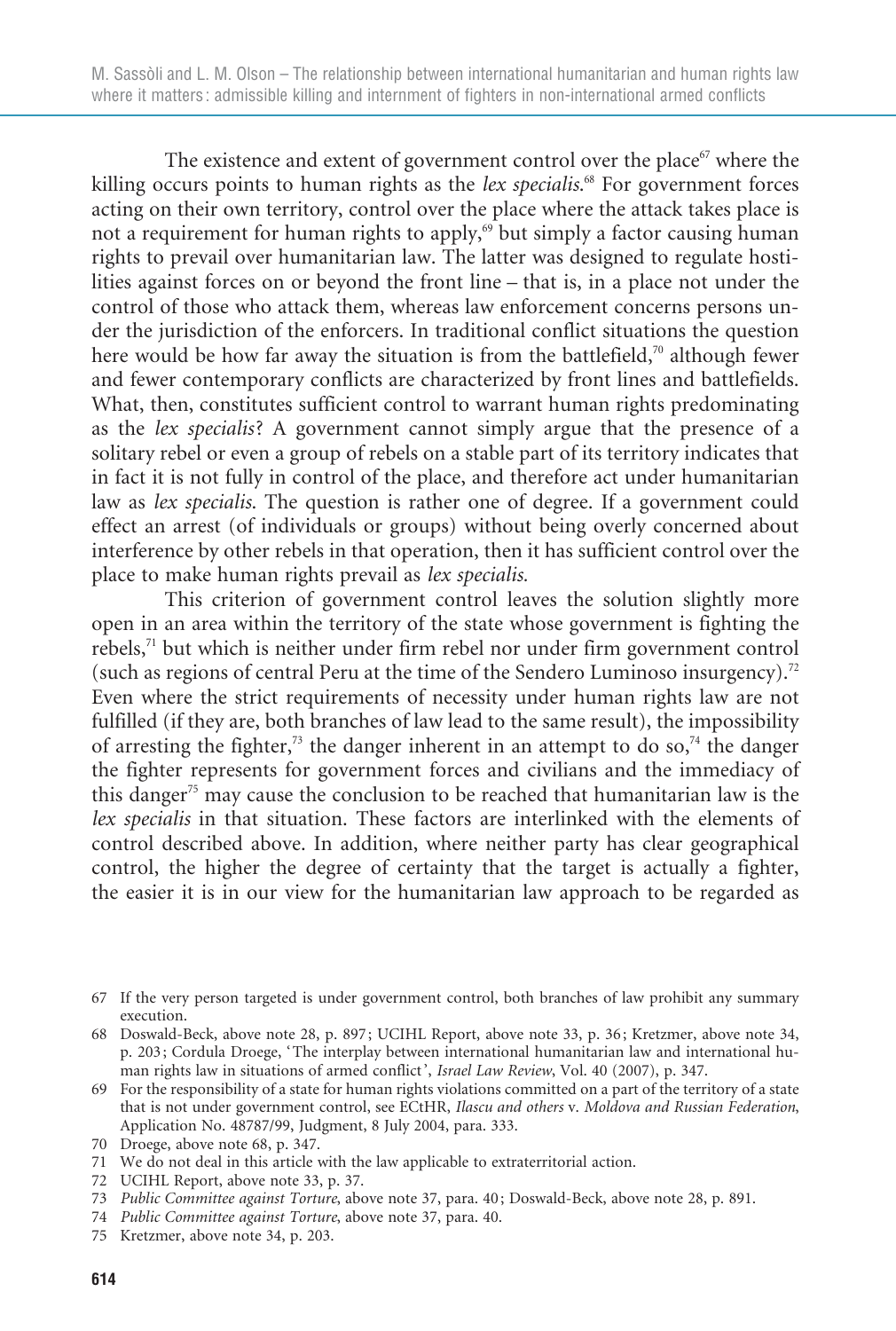lex specialis.<sup>76</sup> Attacks are lawful against persons who are actually fighters, while law enforcement is by definition directed against suspects.

Even where human rights prevail as the lex specialis in the context of armed conflict, humanitarian law remains present in the background and relaxes the human rights requirements of proportionality and warning once an attempt to arrest has been made unsuccessfully or is not feasible. By the same token, where humanitarian law prevails, human rights likewise remain present and require that an inquiry be conducted whenever a person has been deliberately killed.<sup>77</sup>

If such a flexible approach to determining the lex specialis is accepted, the question arises whether it is valid for members of both armed groups and government forces. The applicable humanitarian law stipulates the equality of both parties, but they are not equal in terms of human rights obligations.78 Indeed, it is controversial whether the latter apply to non-state actors.<sup>79</sup> Even if they are, they can only require from them certain conduct towards persons in an area under their control, since such actors have no jurisdiction over a territory.<sup>80</sup> In practice, government soldiers do not shop in supermarkets in rebel-controlled areas. Moreover, a government has the alternative of law enforcement and of applying domestic criminal law and is therefore able to plan an operation that maximizes the possibility of arresting persons.<sup>81</sup> Conversely, the question whether armed groups may enforce government legislation or legislate to make government action illegal is controversial. Requiring rebels to detain rather than kill could in some respects increase the asymmetry of conflicts, since detention by rebels is often seen as

- 76 Guerrero case, above note 58, para. 13.1–13.3 ; Public Committee against Torture, above note 37, para. 40 ; Orna Ben-Naftali and Keren R. Michaeli, "We must not make a scarecrow of the law": A legal analysis of the Israeli policy of targeted killings', Cornell Journal of International Law, Vol. 36 (2) (2003-4), p. 290.
- 77 Thus, for the killing of what it terms civilians directly participating in hostilities, see Public Committee against Torture, above note 37, para. 40. For human rights law, precisely in situations of noninternational armed conflict, see ECtHR, Kaya v. Turkey, Application No. 22729/93, Judgment, 19 February 1998, Reports 1998-I, paras 86–91 (where it was controversial whether the killed person was or was not an armed rebel and the Court criticized the enquiry for not determining this issue) ; ECtHR, Ergi v. Turkey, Application No. 23818/94, Judgment, 28 July 1998, Reports 1998-IV, p. 1778, para. 85; ECtHR, Isayeva, Yusupova and Bazayeva v. Russia, Application Nos. 57947–57949/00, 24 February 2005, paras. 209–213. Philip Alston, Special Rapporteur on Extrajudicial, Summary or Arbitrary Executions, ' Report to the Human Rights Commission ', 8 March 2006, UN Doc. E/CN.4/2006/53, paras. 25–26, even argues that such an obligation exists under humanitarian law. We would limit that obligation to possible violations. To require that an enquiry be conducted every time an enemy soldier is killed on the battlefield is unrealistic.
- 78 Doswald-Beck, above note 28, p. 890.
- 79 For an affirmative view see Andrew Clapham, Human Rights Obligations of Non-State Actors, Oxford University Press, Oxford, 2006, and for a more sceptical view see Nigel S. Rodley, ' Can armed opposition groups violate human rights standards?', in Kathleen E. Mahoney and Paul Mahoney (eds.), Human Rights in the Twenty-First Century, Nijhoff, The Hague, 1993, p. 297. See also para. 47 of the ' Report of the consultative meeting on the draft Basic Principles and Guidelines on the Right to a Remedy and Reparation for Victims of Violations of International Human Rights and Humanitarian Law ', UN ESCOR, 59th Sess., UN Doc E/CN.4/2003/63 (27 December 2002).
- 80 Even Clapham, above note 79, p. 284, considers that human rights obligations apply to them only ' to the extent appropriate to the context '.
- 81 Doswald-Beck, above note 28, p. 890 ; UCIHL Report, above note 33, p. 35.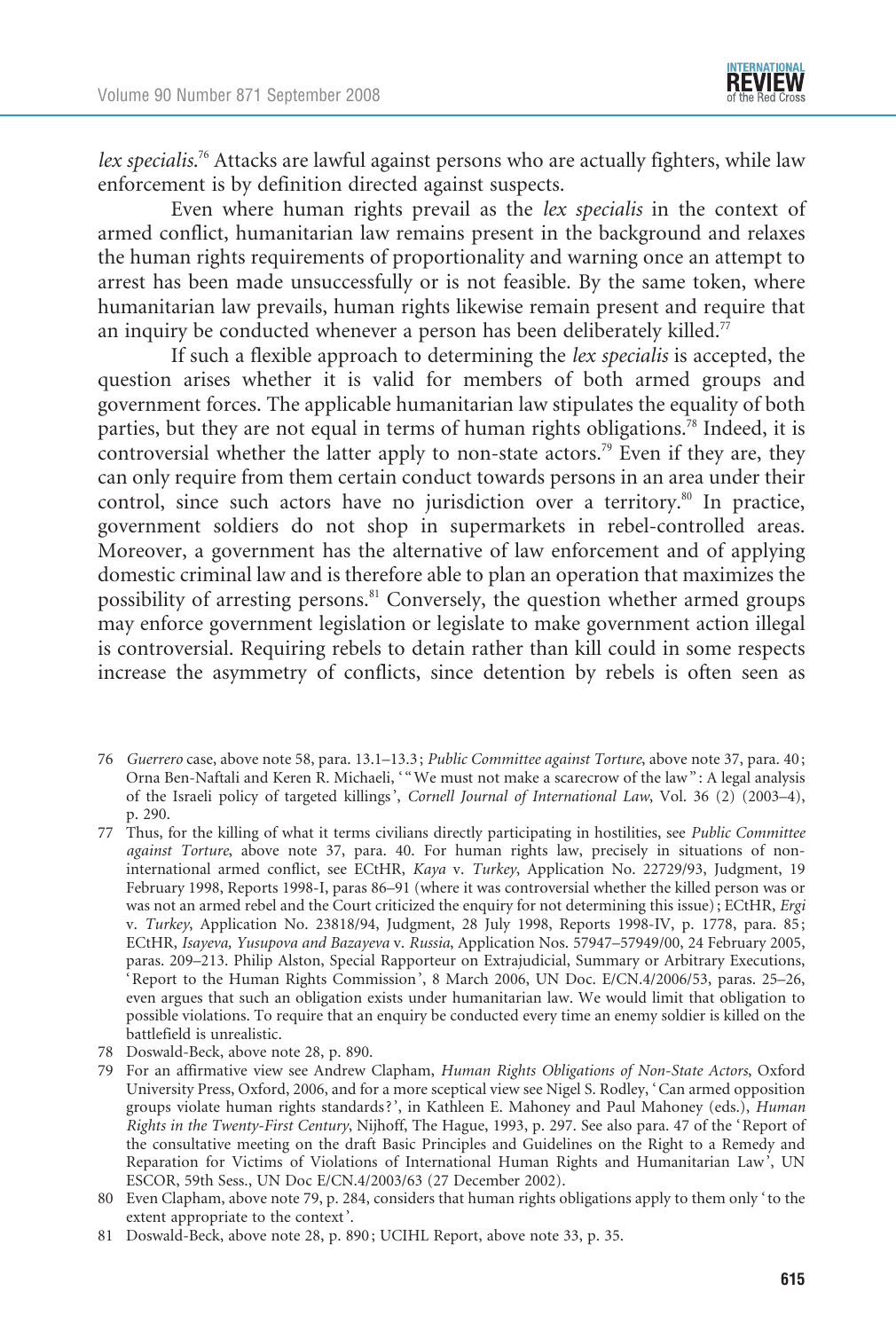'hostage taking' and demands are frequently made of them to release government forces they have captured.

It is therefore not unreasonable to consider armed groups as bound only by humanitarian law and domestic law (which in any case renders any killing by them unlawful), whereas government forces are bound by both humanitarian law and human rights, the latter prevailing in some situations and to a certain extent as lex specialis. The fact that rebels do not have human rights obligations limiting attacks on security forces does not mean that there are no humanitarian law limits on such attacks. While police forces cannot be considered to be civilians (as in international armed conflicts) if engaged in law enforcement operations to search for and arrest rebels, ${}^{82}$  attacks on police units not involved in a non-international armed conflict but performing normal peacetime police activities would violate the prohibition on attacking civilians.<sup>83</sup>

The main problem with our solution is whether it is practicable in actual armed conflicts. If the permissible conduct varies, depending on the specific situation, how can a soldier know which rules to apply? This problem can be solved only by precise instructions and rules of engagement for each and every operation and sortie. In addition, guidelines might be developed at international level in discussions between humanitarian law experts, human rights experts, law enforcement practitioners and military representatives. Logically, (former) fighters should also be involved – especially if the guidelines also cover the conduct of such groups – to ensure that they can be applied in practice.

### On which basis and following which procedures may a member of armed forces or groups be interned in non-international armed conflict?

In peacetime and during armed conflict, persons may be detained pending trial or after conviction for a crime. For the individual non-state actor, participation in a conflict constitutes a crime under the domestic law of the state affected by that conflict. A more specific feature of armed conflicts is that enemies may also be interned without criminal charge as a preventive security measure. In international armed conflicts this is the essence of prisoner-of-war status for combatants and internment for civilians.

However, the lack of clarity, particularly as to the legal safeguards to be applied by non-state actors in non-international armed conflict, gives cause for concern. The present section focuses on procedural regulation of this particular

<sup>82</sup> See also 'Report of the International Commission of Enquiry on Darfur to the UN Secretary-General', 25 January 2005, para. 422, available at www.un.org/news/dh/sudan/com\_inq\_darfur.pdf (last visited 21 May 2008).

<sup>83</sup> Nepal Human Rights Commission, ' Minimum immediate steps for CPN-(Maoist) to respect international humanitarian law and human rights principles ', in Annual Report 2004 (ch. 8, Section 8.3), pp. 99–100.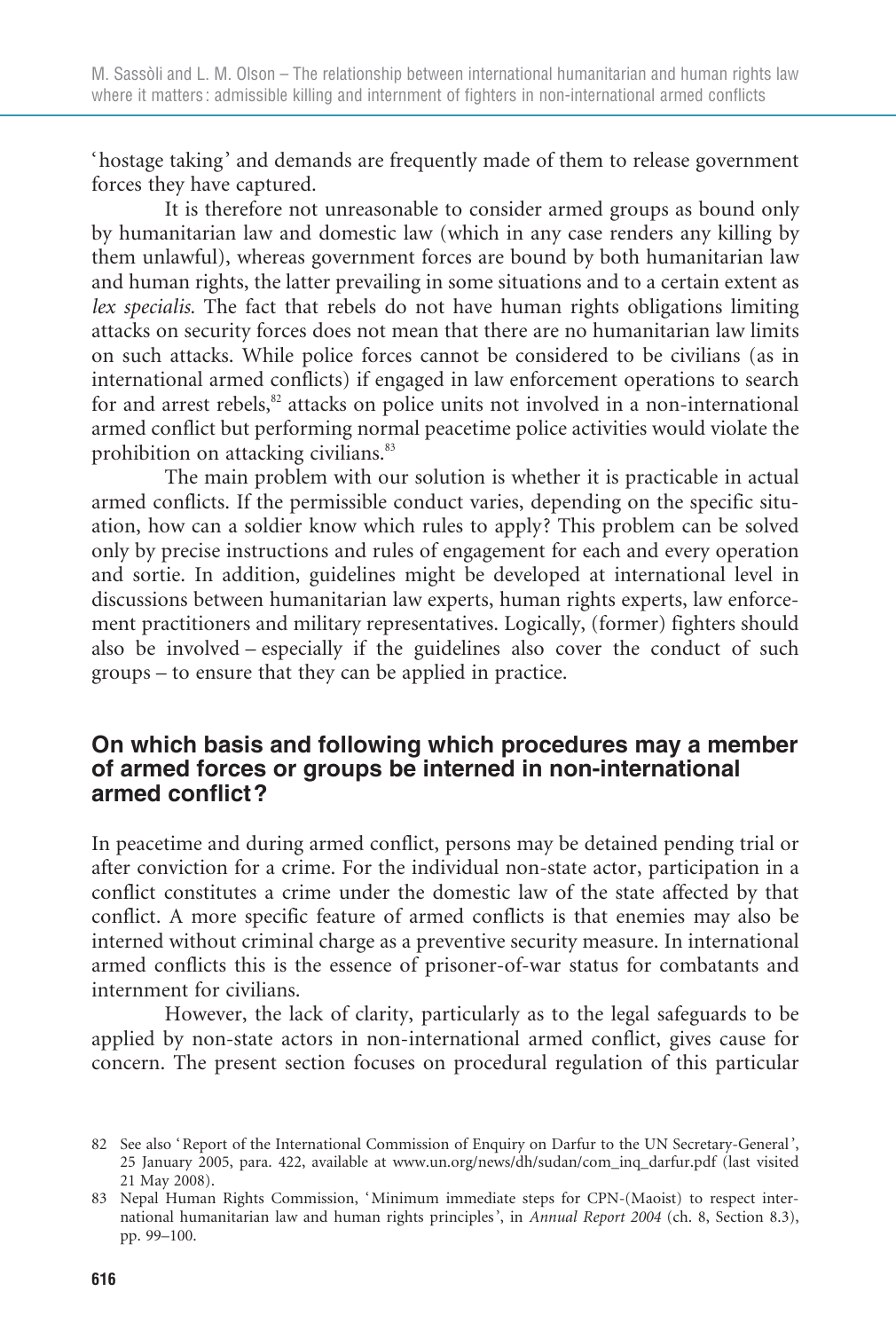

form of deprivation of liberty – internment. $84$  By analysing the two branches of law and their complementary relationship, an attempt will be made to work out the basis and procedures for possible internment of a member of government armed forces or a member of an armed group (hereinafter: participant in hostilities) in relation to a non-international armed conflict.

#### The traditional answer of humanitarian law applicable to international armed conflict

Treaty-based humanitarian law applicable to international armed conflict provides rules procedurally regulating internment. The Third Geneva Convention permits the detaining power to 'subject prisoners of war to internment',<sup>85</sup> and the Fourth Geneva Convention allows for internment of a person 'if the security of the Detaining Power makes it absolutely necessary<sup>36</sup> or 'for imperative reasons of security'.<sup>87</sup>

Having stipulated when internment may occur, humanitarian law also indicates when it must cease. Some prisoners of war must be repatriated during armed conflict for medical reasons,<sup>88</sup> and all must be released and repatriated, without delay, after the cessation of active hostilities.<sup>89</sup> A civilian must be released 'as soon as the reasons which necessitated his internment no longer exist'.<sup>90</sup> For those civilians not released during the armed conflict, it states that their '[i]nternment shall cease as soon as possible after the close of hostilities'.<sup>91</sup>

Treaty-based humanitarian law applicable to international armed conflict recognizes that in the case of civilians, who, unlike prisoners of war, cannot be automatically interned for the duration of an armed conflict, compliance with the legal basis for internment requires an assessment to determine whether an individual continues to pose a threat to security and may remain interned, or no longer poses a threat and must be released. Accordingly the Fourth Convention lays down procedures for reviewing the internment of civilians, whether they are aliens in the territory of a party to the conflict or interned in occupied territory, designating the type of review body – either a court or administrative board – and providing for appeal and periodic review.<sup>92</sup> Protocol I introduces an additional safeguard into the process: the person interned is to 'be informed promptly, in a language he understands, of the reasons why these measures were taken'.<sup>93</sup> Finally, it

- 85 GC III, Article 21.
- 86 GC IV, Article 42 (for an alien in the territory of a party).
- 87 Ibid., Article 78(1) (in occupied territory).
- 88 GC III, Articles 109–117.
- 89 Ibid., Articles 118–119.
- 90 GC IV, Article 132(1). See also P I, Article 75(3).
- 91 GC IV, Article 133(1).
- 92 Ibid., Articles 43 and 78(2).
- 93 P I, Article 75(3).

<sup>84</sup> The terms 'internment' and 'security detention' are used interchangeably in this article.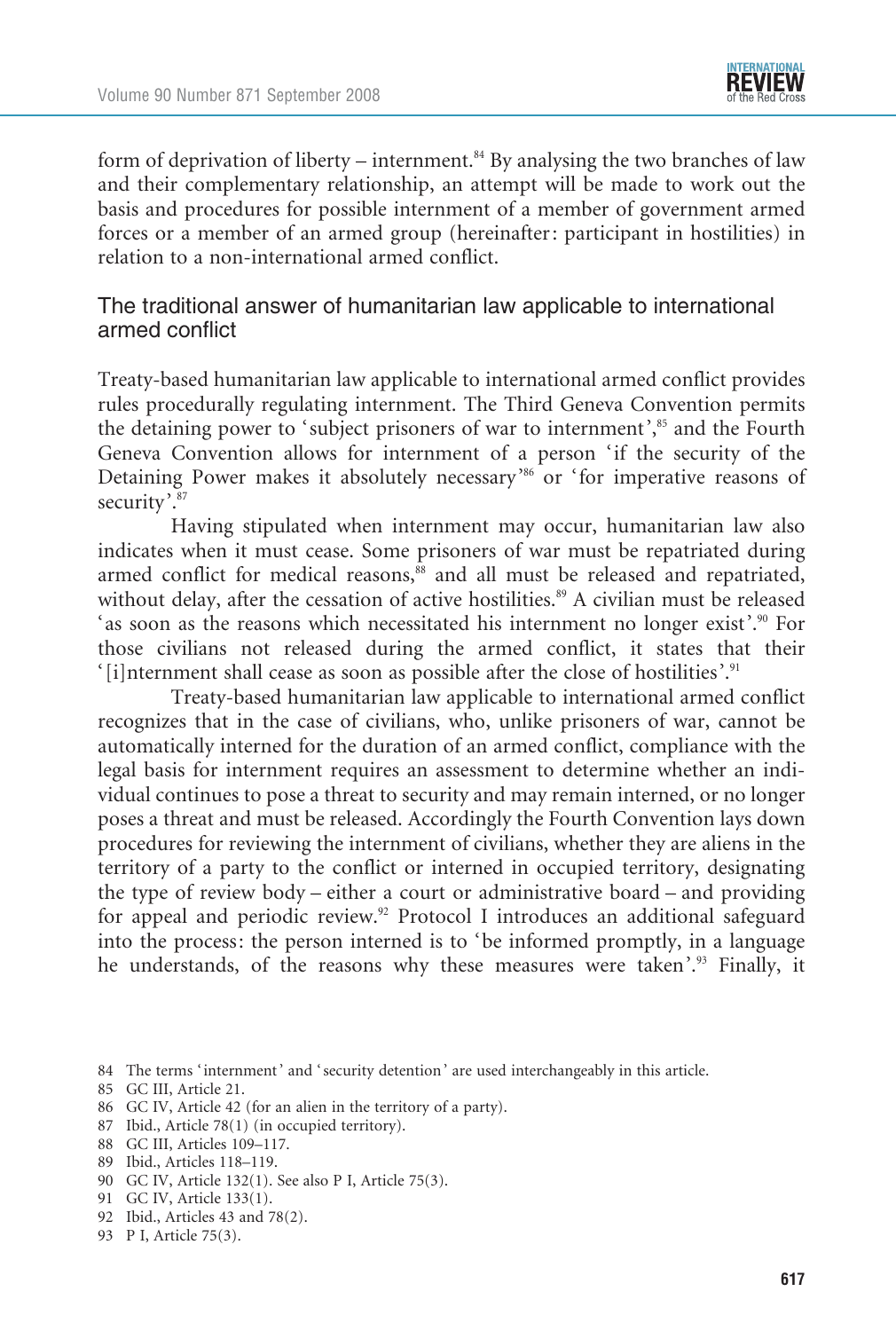should be noted that unlawful confinement is a grave breach of the Fourth Convention<sup>94</sup>

## The uncertain answer of treaty-based humanitarian law applicable to non-international armed conflict

In non-international armed conflict, treaty-based humanitarian law prescribes how persons deprived of their liberty for reasons related to the armed conflict must be treated, and lays down judicial guarantees for those undergoing prosecution for offences also related thereto, but it does not clarify for which reasons and by which procedures a person may be interned. Yet the drafters of Protocol II recognized the possibility of internment in non-international armed conflicts, as shown by the specific reference to internment in Articles 5 and 6 thereof.<sup>95</sup>

## Customary humanitarian law

Customary humanitarian law prohibits the arbitrary deprivation of liberty in both international and non-international armed conflicts.<sup>96</sup> But how is this prohibition to be understood with regard to internment in non-international armed conflicts – that is, what is the basis for it and with which procedures must there be compliance so that such internment does not amount to arbitrary deprivation of liberty? The non-binding commentary<sup>97</sup> in the ICRC Study interprets this rule by significant reference to human rights. Applying the two criteria of the principle of legality, it states that the basis for internment must be previously established by law and stipulates two procedural requirements: (i) an 'obligation to inform a person who is arrested of the reasons for arrest'; and (ii) an 'obligation to provide a person deprived of liberty with an opportunity to challenge the lawfulness of detention', described as the 'so-called writ of habeas corpus'.98

## Human rights rules on the procedural regulation of security detention

Human rights provisions regulating the deprivation of liberty can be found in a variety of different treaties. Treaty-based human rights stipulate that a person may be deprived of liberty only 'on such grounds and in accordance with such

<sup>94</sup> GC IV, Article 147. See also Article 8(2)(a)(vii) of the Statute of the International Criminal Court and Article 2(g) of the Statute of the International Criminal Tribunal for the former Yugoslavia.

<sup>95</sup> Protocol II, Articles 5 and 6(5).

<sup>96</sup> Henckaerts and Doswald-Beck, above note 5, pp. 344–52.

<sup>97</sup> Henckaerts and Doswald-Beck, above note 5, Vol. I, 2007 reprint (with corrections), p. li, cited in Jean-Marie Henckaerts, 'Customary international humanitarian law: a response to US comments', International Review of the Red Cross, Vol. 89 (866) (2007), p. 484.

<sup>98</sup> Henckaerts and Doswald-Beck, above note 5, pp. 348–51.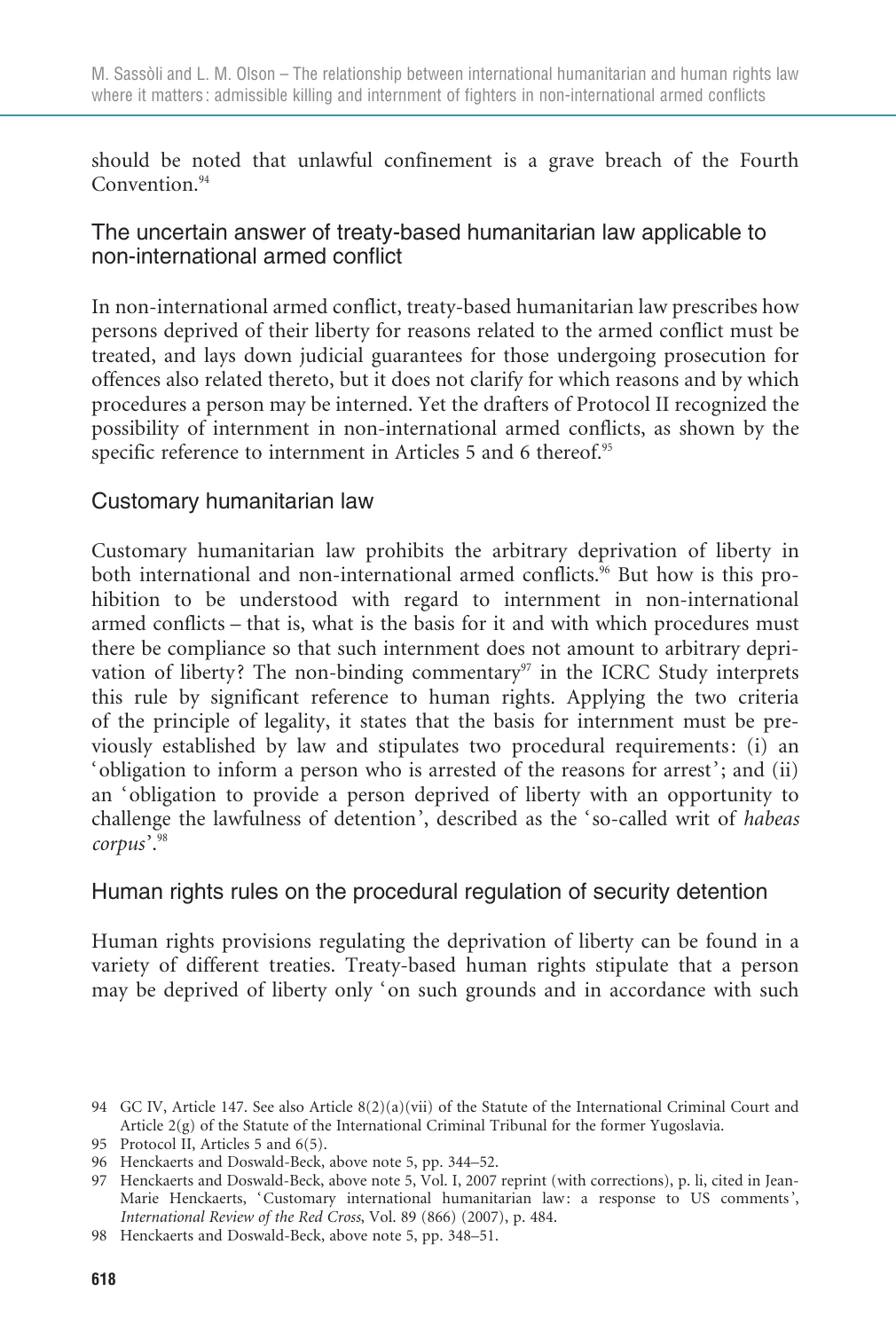

procedure as are established by law'.<sup>99</sup> All treaties prohibit arbitrary arrest or detention,<sup>100</sup> but only the European Convention specifically lists the bases for depriving a person of his or her liberty.101 Treaty-based law articulates two procedures with which compliance is obligatory for a person to be lawfully deprived of his or her liberty when not specifically charged with a crime. First, an arrested person must be promptly informed of the reasons for arrest.<sup>102</sup> Second, any person deprived of liberty 'shall be entitled to take proceedings before a court, in order that that court may decide without delay on the lawfulness of his detention and order his release if the detention is not lawful'.<sup>103</sup>

Unlike the four Geneva Conventions, however, none of these treaties is universally ratified, most are regional instruments, and in certain circumstances derogations from the provisions relevant to security detention are possible.<sup>104</sup> It would therefore be helpful to have an assessment of the status of universally applicable customary human rights, as well as whether and to what extent such rules are derogable. The same applies to the judicial review requirement, the so-called writ of habeas corpus, because even though it or at least some of its aspects are widely claimed, by among others the Human Rights Committee, to be non-derogable, this is not stipulated in treaty-based human rights  $law<sup>105</sup>$ 

- 99 International Covenant on Civil and Political Rights (ICCPR), Article 9(1). See also ECHR, Article 5(1) ; American Convention on Human Rights (ACHR), Article 7; and African Charter on Human and Peoples' Rights (ACHPR), Article 6.
- 100 ICCPR, Article 9(1); ECHR, Article 5; ACHR, Article 7(3); and ACHPR, Article 6.
- 101 ECHR, Article 5(1). Of these provisions, Article 5(1)(b) and (c) appears to authorize security detention ; neither provision has, however, been interpreted to do so. See D. Harris, M. O'Boyle and C. Warbrick, Law of the European Convention on Human Rights, Butterworth, London, 1995, pp. 113, 117 (citing ECtHR, Lawless v. Ireland, Application No. 332/57, Judgment, 1 July 1961, Series A No. 3, section on ' The law ', paras. 8–15 ; and ECtHR, Guzzardi v. Italy, Application No. 7367/76, Judgment, 6 November 1980, Series A No. 39, paras. 101–102).
- 102 ICCPR, Article 9(2) ; ECHR, Article 5(2) ; ACHR, Article 7(4).
- 103 ICCPR, Article 9(4) ; ECHR, Article 5(4) ; ACHR, Article 7(6) ; and ACHPR, Article 7(1)(a).
- 104 Of course, such derogation must only be 'to the extent strictly required by the exigencies of the situation ' – ICCPR, Article 4(1). See also ECHR, Article 15(1), and ACHR, Article 27(1). The ACHPR contains no derogation clause.
- 105 For a list of practice pointing to the non-derogability of habeas corpus, see Henckaerts and Doswald-Beck, above note 5, pp. 350–1 and accompanying footnotes (including UN Human Rights Committee General Comment 29, para. 16, UN Doc. CCPR/C/21/Rev.1/Add.11 (2001)). See also Doug Cassel, ' Pretrial and preventative detection of suspected terrorists : options and constraints under international law', Journal of Criminal Law and Criminology, Vol. 98 (3) (2008), pp. 811–52, at p. 829 and nn. 130– 132 ; ' Procedural principles and safeguards for internment/administrative detention in armed conflict and other situations of violence ', Annex 1 to ' International humanitarian law and the challenges of contemporary armed conflicts' (ICRC document prepared for the 30th International Conference of the Red Cross and Red Crescent, 30IC/07/8.4, at 11), available at www.icrc.org/web/eng/siteeng0.nsf/ htmlall/30-international-conference-working-documents–121007/\$File/30IC\_IHLchallenges\_Annex1\_ Detention\_FINAL\_EN.pdf (last visited 29 May 2008) (originally published as Jelena Pejic, ' Procedural principles and safeguards for internment/administrative detention in armed conflict and other situations of violence ', International Review of the Red Cross, Vol. 87 (858) (2005), p. 387 (2005)) (hereinafter ICRC Guidelines).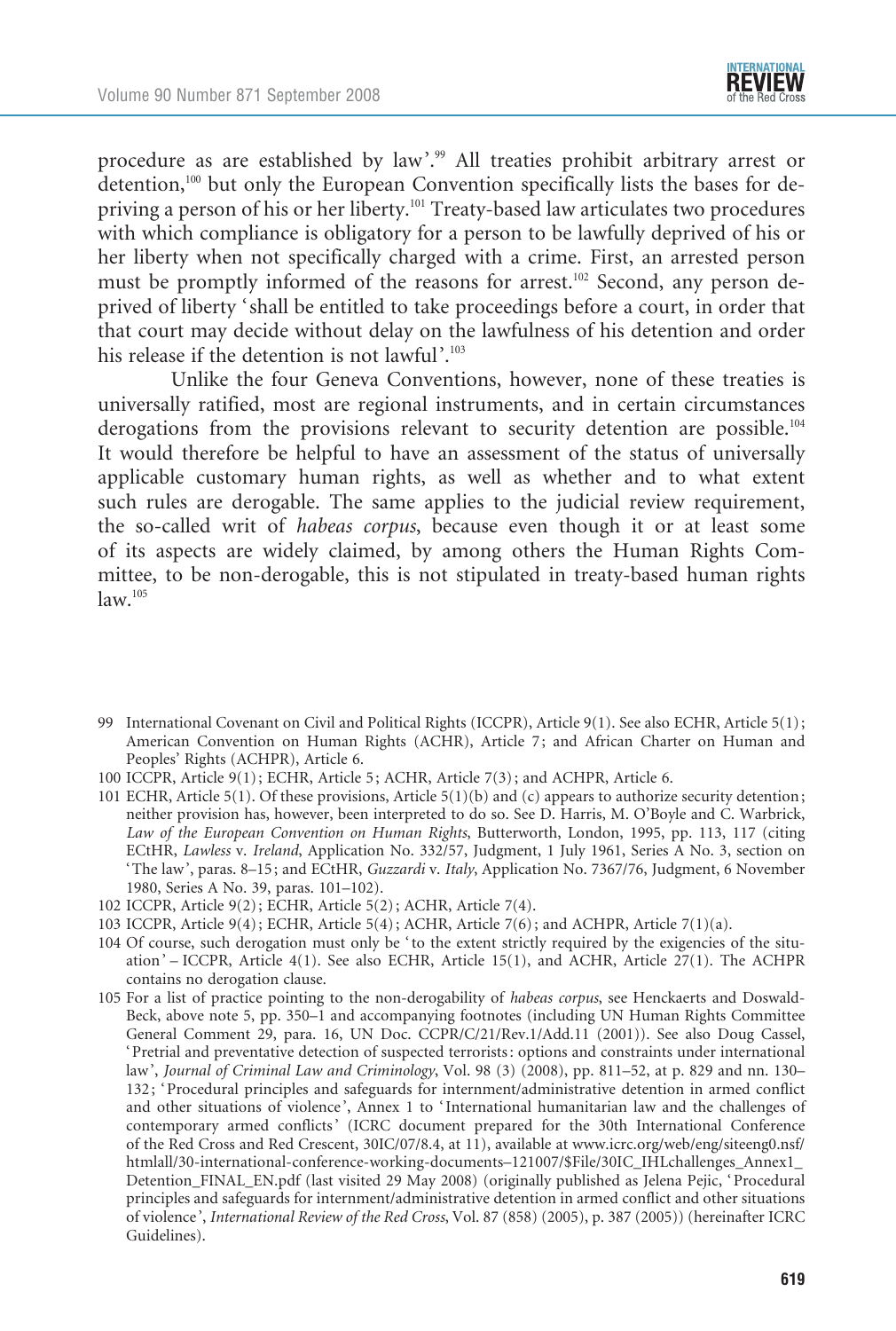### The few precedents of human rights bodies in armed conflicts

Human rights bodies have elaborated upon the content of human rights through their jurisprudence, which does not exist to the same extent for humanitarian law as there are fewer expert bodies mandated to apply it.<sup>106</sup> Thus recourse to human rights is appealing when interpreting humanitarian law, but it must be borne in mind that such jurisprudence is often not binding or not binding universally. In addition, precedents of human rights bodies specifically addressing both aspects, the procedural regulation of security detention and in relation to armed conflict, are rare.

The European Court of Human Rights has upheld state security detention during situations described as 'terrorist campaign[s]<sup> $\cdot$ </sup>;<sup>107</sup> it remains to be seen how the Court would assess whether the measures adopted by the state – after derogation – do or do not go beyond 'the extent strictly required by the exigencies'<sup>108</sup> of a situation characterized as armed conflict. In relation to the 'war on terror' and detention at Guantánamo Bay, the Human Rights Chamber for Bosnia and Herzegovina found that the state had breached the European Convention 'by handing over [persons] into illegal detention by US forces', as information on the basis for their detention was neither sought nor received.<sup>109</sup>

Human rights bodies of the Inter-American system have addressed issues relating to armed conflict, but few refer to security detention. In Coard v. US, the Inter-American Commission found detention without any review, during an international armed conflict, 'incompatible with the terms of the Declaration as understood with reference to art. 78 of Geneva Convention IV'.<sup>110</sup> The Commission stated that,

pursuant to the terms of Geneva Convention IV and the Declaration, [the necessary review of detention] could have been accomplished through the establishment of an expeditious judicial or board (quasi-judicial) review process carried out by US agents with the power to order the production of the person concerned, and release in event the detention contravened applicable norms or was otherwise unjustified.<sup>111</sup>

<sup>106</sup> Theodor Meron, 'The humanization of humanitarian law', American Journal of International Law, Vol. 94 (2000), p. 247. See also Christine Byron, ' A blurring of the boundaries : the application of international humanitarian law by human rights bodies', Virginia Journal of International Law, Vol. 47 (2007), pp. 839–96.

<sup>107</sup> ECtHR, Ireland v. United Kingdom, Application No. 5310/71, Judgment, 18 January 1978, [1978] ECHR 5310/71, para. 11. See also e.g. Lawless v. Ireland, above note 101.

<sup>108</sup> ECHR, Article 15(1).

<sup>109</sup> Human Rights Chamber for Bosnia and Herzegovina, Boudellaa and others v. Bosnia and Herzegovina and the Federation of Bosnia and Herzegovina (Case nos. CH/02/8679, CH/02/8689, CH/02/8690, CH/02/ 8691), 13 BHRC 297 (2002), paras. 233 and 237.

<sup>110</sup> Inter-Am. C.H.R., Coard et al. v. US, Case No. 10.951, Report No. 109/99, 9 BHRC 150 (29 Sept. 1999), para. 57.

<sup>111</sup> Ibid., para. 58.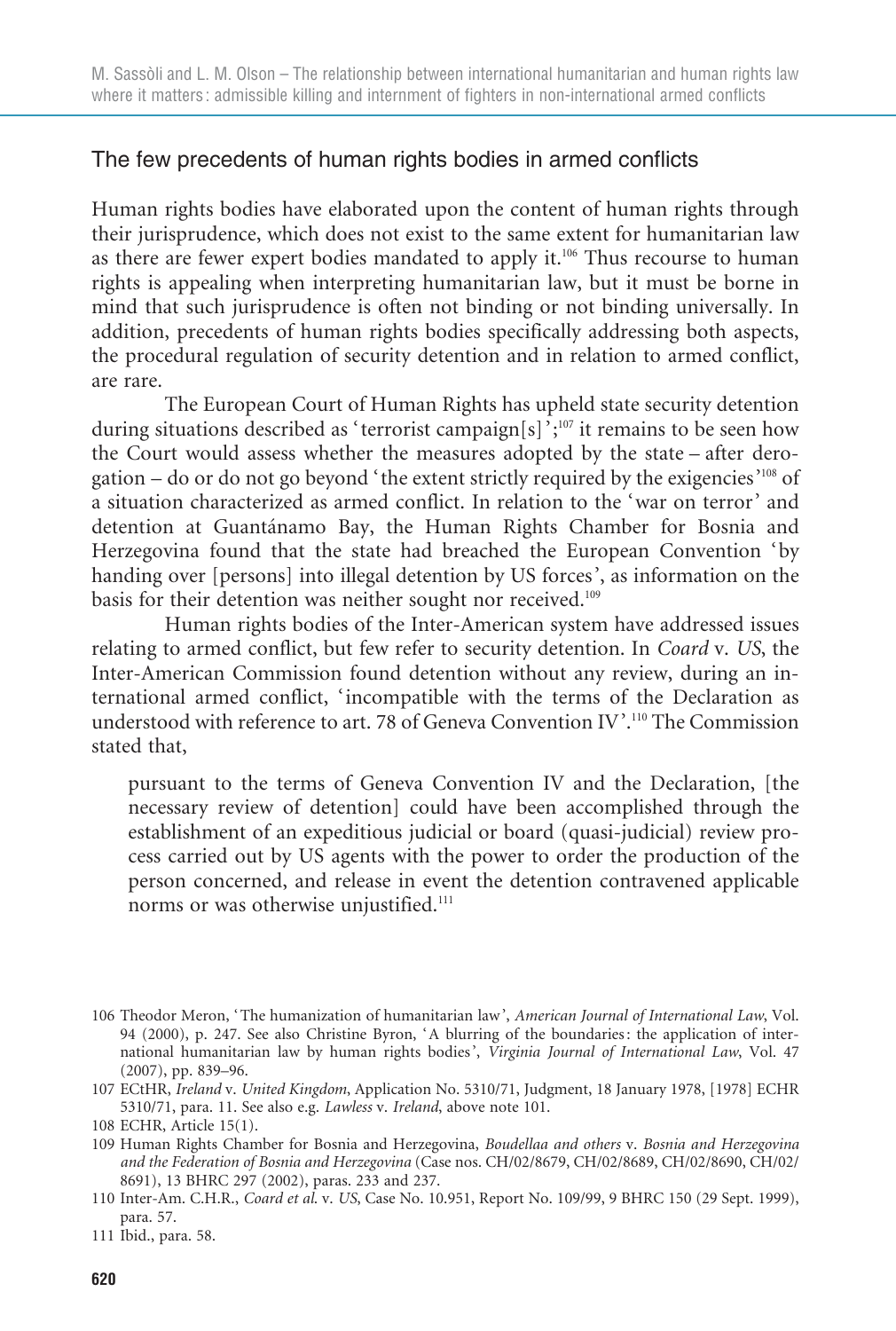

In the said case there was no discussion, however, of applicable rules for non-international armed conflict. In 2002 the Commission – in the context of the United States considering 'itself to be at war with an international network of terrorists' – adopted precautionary measures requesting the United States 'to take urgent measures necessary to have the legal status of the detainees at Guantánamo Bay determined by a competent tribunal' rather than by a political authority, in order to ensure that the detainees 'are afforded the legal protections commensurate with the status that they are found to possess, which may in no case fall below the minimum standards of non-derogable rights'.112

#### Application of human rights as lex specialis

When comparing the treaty-based provisions regulating internment in both branches of law, human rights are more elaborate than the sparse treaty-based humanitarian law rules applicable to non-international armed conflict. However, this is not the case when comparing human rights law with humanitarian law applicable to civilians in international armed conflict.<sup>113</sup> For example, humanitarian law explicitly guarantees, for civilian internees, a right to appeal and a time frame for periodic review if not released; treaty-based human rights do not specify this with regard to security detention. Moreover, the relevant human rights provisions are derogable, at least under the formal terms of the treaties; these provisions of humanitarian law, at least in occupied territories, are not derogable.<sup>114</sup> But human rights law does stipulate that the body reviewing the deprivation of liberty must be judicial, whereas humanitarian law provides for either a court or an administrative board in the case of civilians but grants no review at all for prisoners of war, except in determining prisoner-of-war status.<sup>115</sup>

As humanitarian law applicable to non-international armed conflict is silent on the procedural regulation of internment, it would seem clear that in accordance with the lex specialis principle as a maxim of logic, human rights should step in to fill the gap. The ICRC Study appears to adopt this approach when it interprets the humanitarian law rule prohibiting the arbitrary deprivation of liberty through the lens of human rights.116 The fact that internees – unlike persons to be attacked – are always under the control of those who detain them, reinforces the human rights approach. In this formalistic application of the lex specialis principle, the only exception where humanitarian law would take precedence is when the

<sup>112</sup> Inter-American Commission on Human Rights, Detainees in Guantanamo Bay, Cuba, Request for Precautionary Measures (13 March 2002).

<sup>113</sup> Droege, above note 68, p. 350.

<sup>114</sup> Article 5(2) of GC IV allows for derogations in occupied territories from the communication rights of a person ' under definite suspicion of activity hostile to the security of the Occupying Power ', while paragraph 1 of that article allows for derogations from ' rights and privileges ' of enemy civilians on the own territory of a party to the conflict who are ' definitely suspected of or engaged in activities hostile to the security of the State '.

<sup>115</sup> GC III, Article 5.

<sup>116</sup> See Henckaerts and Doswald-Beck, above note 5, pp. 344–52.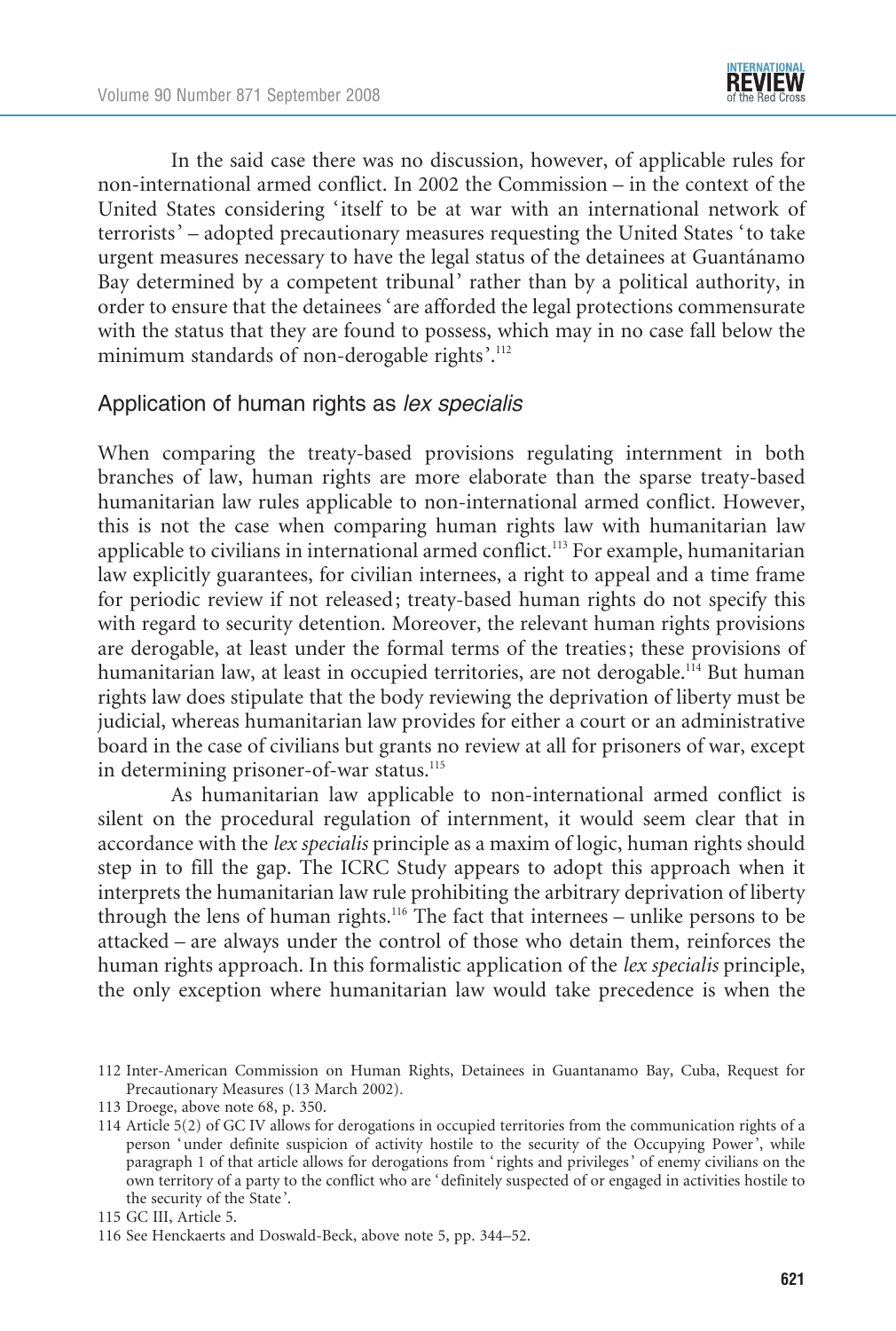parties to a non-international armed conflict agree thereto $117$  or when the government unilaterally concedes prisoner-of-war status to captured fighters. Despite the appeal of this formal lex specialis approach, difficulties remain.

#### Difficulties involved in applying human rights

The human rights requirement that internment be subject to judicial review – if no derogation is made, or cannot be made as the rule is found to be customarily nonderogable – demonstrates some of these difficulties. One is whether it is realistic to expect states and non-state actors, possibly interning thousands of people, to bring all internees before a judge without delay during armed conflict. If it is not, such an obligation risks severely hampering the effective conduct of war and could thus lead to less compliance with the rules in the long term – for example, summary executions disguised as battlefield killings.

A second concern stems from the differences between state and non-state actors, which have equal obligations under humanitarian law but not under human rights. Even if the question of whether non-state actors are bound by human rights were settled, how is the non-state actor to meet the obligation of judicial review? The question of whether a non-state actor may establish a court remains controversial.118 The requirements that there be a legal basis and procedures established by law for internment give rise to the same concern. While human rights themselves set at least two procedural requirements, neither they nor humanitarian law applicable to non-international armed conflict provide a specific legal basis for internment. A state can do so in its domestic law, but how is the non-state actor to establish that legal basis?

Even if human rights are found to be binding on some non-state actors – that is, those 'capable of fulfilling the conditions to exercise those rights',119 the difficulties may not be fully resolved and additional ones may arise. For example, could a non-state actor derogate from human rights? What is the standard to determine which non-state actor qualifies to do so and which does not? And this approach would not, of course, resolve the difficulties remaining with regard to those non-state actors which do not 'qualify'.

Application of human rights seems to make it impossible for one party to an armed conflict – the non-state actor – to intern legally. Parties to armed conflicts intern persons, hindering them from continuing to bear arms, so as to gain the military advantage. If the non-state actor cannot legally intern, it is left with little option – for it is a serious violation of humanitarian law to deny  $quarter<sup>120</sup> - but to release the captured enemy fighters. However, if rules applicable$ 

<sup>117</sup> As encouraged by Article 3(3) common to GC I–IV.

<sup>118</sup> Jonathan Somer, ' Jungle justice : passing sentence on the equality of belligerents in non-international armed conflict ', International Review of the Red Cross, Vol. 89 (867) (2007), pp. 655–90.

<sup>119</sup> Ibid., p. 687.

<sup>120</sup> Article  $8(2)(e)(x)$  of the Statute of the International Criminal Court. See also Henckaerts and Doswald-Beck, above note 5, p. 161.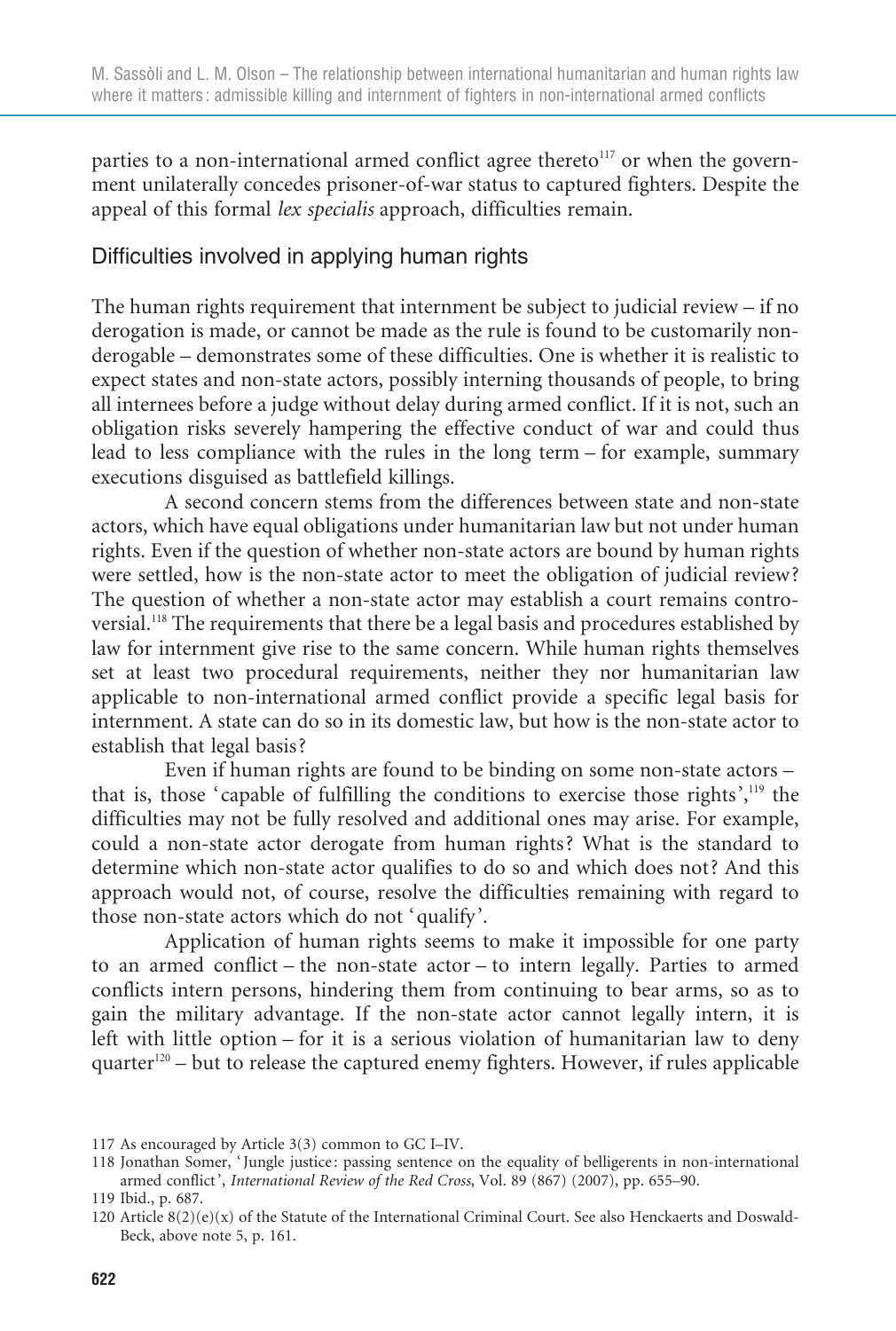to armed conflict make efficient fighting impossible, they will not be respected, undermining any protection the law provides. $121$ 

#### Apply the humanitarian law of international armed conflicts by analogy?

In view of the complications generated by applying human rights, perhaps the correct solution requires applying the humanitarian law of international armed conflict to non-international armed conflicts by analogy.<sup>122</sup> The humanitarian law applicable to non-international armed conflict indicates that internment occurs in such conflicts, but contains no indication of how it is to be regulated. Such regulation is necessary so that internment can take place in practice. While the provisions regulating internment in international armed conflict are set out according to protected person categories, 'no fundamental difference between the regimes applicable to the two situations prohibits the application of those same' provisions, as long as the rules are applied according to the person's function rather than status.123 Such a legal analogy is also consistent with the noted gradual erosion of the distinction between the law applicable in international and non-international armed conflicts.

Applied by analogy, the humanitarian law of international armed conflict allows for internment and provides for review procedures. It leaves open the option for the internment review to be carried out by an administrative board or a court. Given the organizational criteria a non-state actor must meet to be considered a party to an armed conflict,<sup>124</sup> any non-state actor should be able to fulfil these obligations, particularly as it can opt for an administrative review procedure rather than review by a court.

The humanitarian law of international armed conflict applies if 'the government of the State affected by the non-international armed conflict [has] claimed for itself belligerent rights'.125 While 'the recognition of belligerency has fallen into disuse as a legal concept',<sup>126</sup> application by analogy appears to continue to make sense; Common Article 3 moreover urges parties to non-international armed conflicts to agree on such application. The ICRC Study in fact indicates application by analogy in such conflicts of the standards of the Fourth Geneva Convention to civilians and those of the Third Geneva Convention to persons designated as 'combatants'.127 Making this distinction between 'combatants' and

125 Henckaerts and Doswald-Beck, above note 5, p. 352.

<sup>121</sup> Daniel O'Donnell, ' International treaties against terrorism and the use of terrorism during armed conflict and by armed forces ', International Review of the Red Cross, Vol. 88 (864) (2006), p. 876 (explaining similar reasoning for proposals to exclude acts legal under IHL from the acts prohibited in the draft comprehensive convention against terrorism).

<sup>122</sup> See ICRC Guidelines, above note 105, p. 377.

<sup>123</sup> Sassoli and Bouvier, above note 47, p. 258: '[T]he law of non-international armed conflict does not protect according to the status of a person but according to his or her actual activities. '

<sup>124</sup> See e.g. ICTY decision in Prosecutor v. Ramush Haradinaj, Idriz Balaj and Lahi Brahimaj, Judgment, April 3, 2008, Case No. IT-04-84-T, paras. 60 and 89.

<sup>126</sup> Lindsay Moir, The Law of Internal Armed Conflict, Cambridge University Press, Cambridge, 2002, p. 41.

<sup>127</sup> Henckaerts and Doswald-Beck, above note 5, p. 352.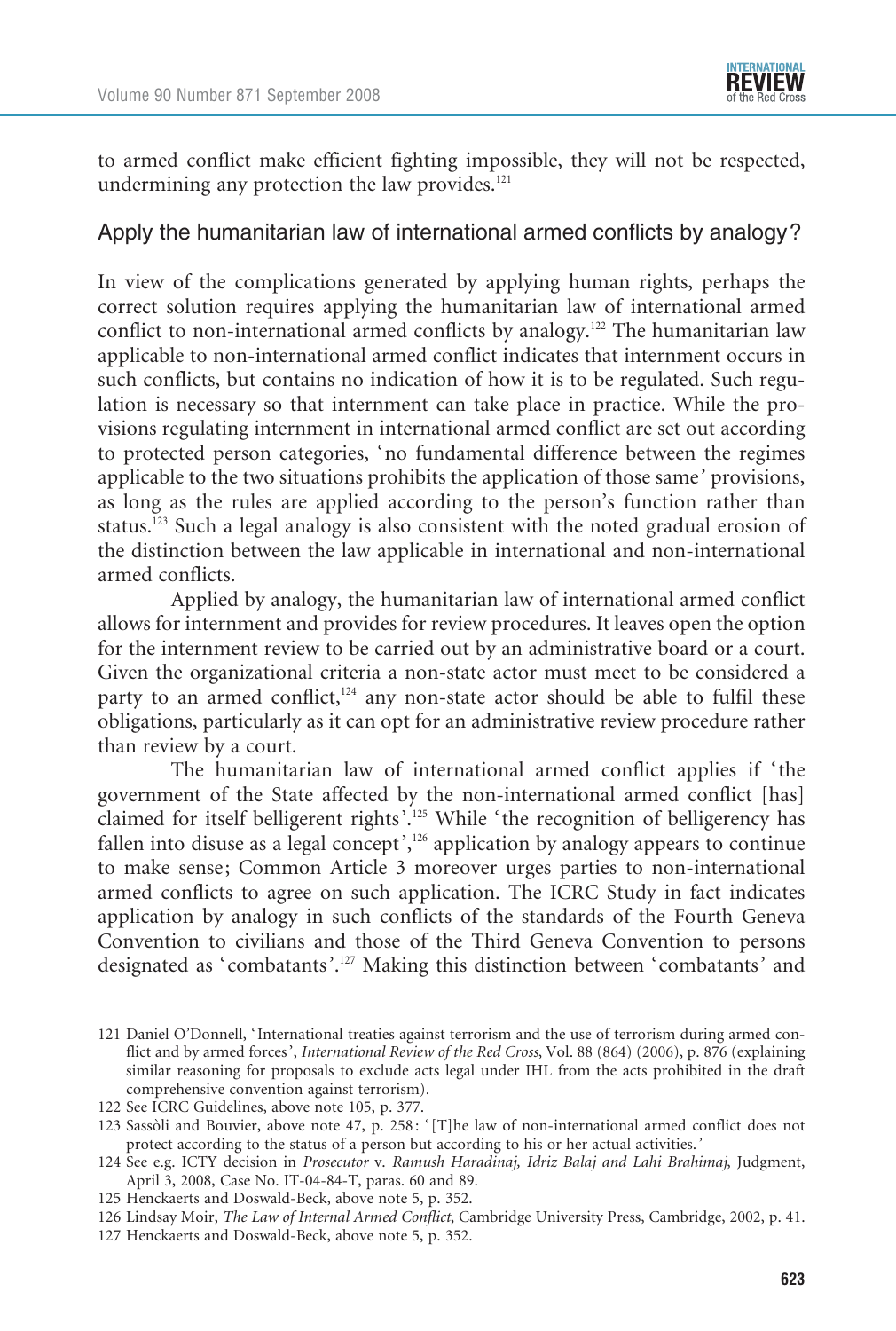civilians in non-international armed conflict would also be consistent with current discussions by experts on use of the 'membership approach' to interpret 'direct participation in hostilities' in such conflict.<sup>128</sup> As analogous application does not confer any status, there would still, for example, be no combatant immunity. The Geneva Conventions, while allowing for internment, would therefore not prevent the repression of acts prohibited by domestic law. Nor would application by analogy of the Third Convention to members of armed forces and groups, as suggested by the ICRC Study, entitle them to any review procedure; such procedural regulation could only be found in the Fourth Convention.

Does the analogous application of the law of international armed conflicts sufficiently consider, however, the fundamental distinction between that law and the law of non-international armed conflict – that is, that the rules applicable to international armed conflict generally<sup>129</sup> apply only to protected person categories, such as prisoners of war or enemy civilians, and that no such categories exist in non-international armed conflict? Even if the distinction in non-international armed conflict could be made by function rather than status, on which criteria should the assessment of a civilian or 'combatant' be based? Should 'combatants' be measured against the criteria in Article 4 of the Third Convention or Article 44 of Protocol I, or perhaps through the 'membership approach'?130 Would Article 5-type tribunals $131$  need to be instituted in non-international armed conflicts to make the determination?

### Apply the Fourth Convention rather than the Third Convention?

If the Third Geneva Convention is applied by analogy, a participant in hostilities could be detained without any individual determination for the whole duration of the conflict.<sup>132</sup> However, as seen above, it is much more difficult in non-international than in international armed conflicts to determine who is actually a fighter. Such a determination must therefore be made on an individual basis. It is also much harder to determine the actual end of hostilities than in an international armed conflict between states that may conclude a ceasefire or surrender. All this may support application, if at all, of the law of international armed conflict to noninternational armed conflict by analogy to the Fourth Convention alone, as there are no combatants and hence no concomitant prisoner-of-war status in

129 Except e.g. Article 75 of P I.

131 GC III, Article 5.

<sup>128</sup> See notes 36–39 above, and in particular DPH 2005 Report, above note 31, p. 43.

<sup>130</sup> DPH 2005 Report, above note 31, pp. 41–58.

<sup>132</sup> For a standpoint rejecting such an analogy, see UN Commission on Human Rights, ' Situation of the detainees at Guantánamo', report of the Chairperson-Rapporteur of the Working Group on Arbitrary Detention, Leila Zerrougui ; the Special Rapporteur on the independence of judges and lawyers, Leandro Despouy ; the Special Rapporteur on torture and other cruel, inhuman or degrading treatment or punishment, Manfred Nowak ; the Special Rapporteur on freedom of religion or belief, Asma Jahangir ; and the Special Rapporteur on the right of everyone to the enjoyment of the highest attainable standard of physical and mental health, Paul Hunt, UN Doc E/CN.4/2006/120 (27 February 2006), para. 24.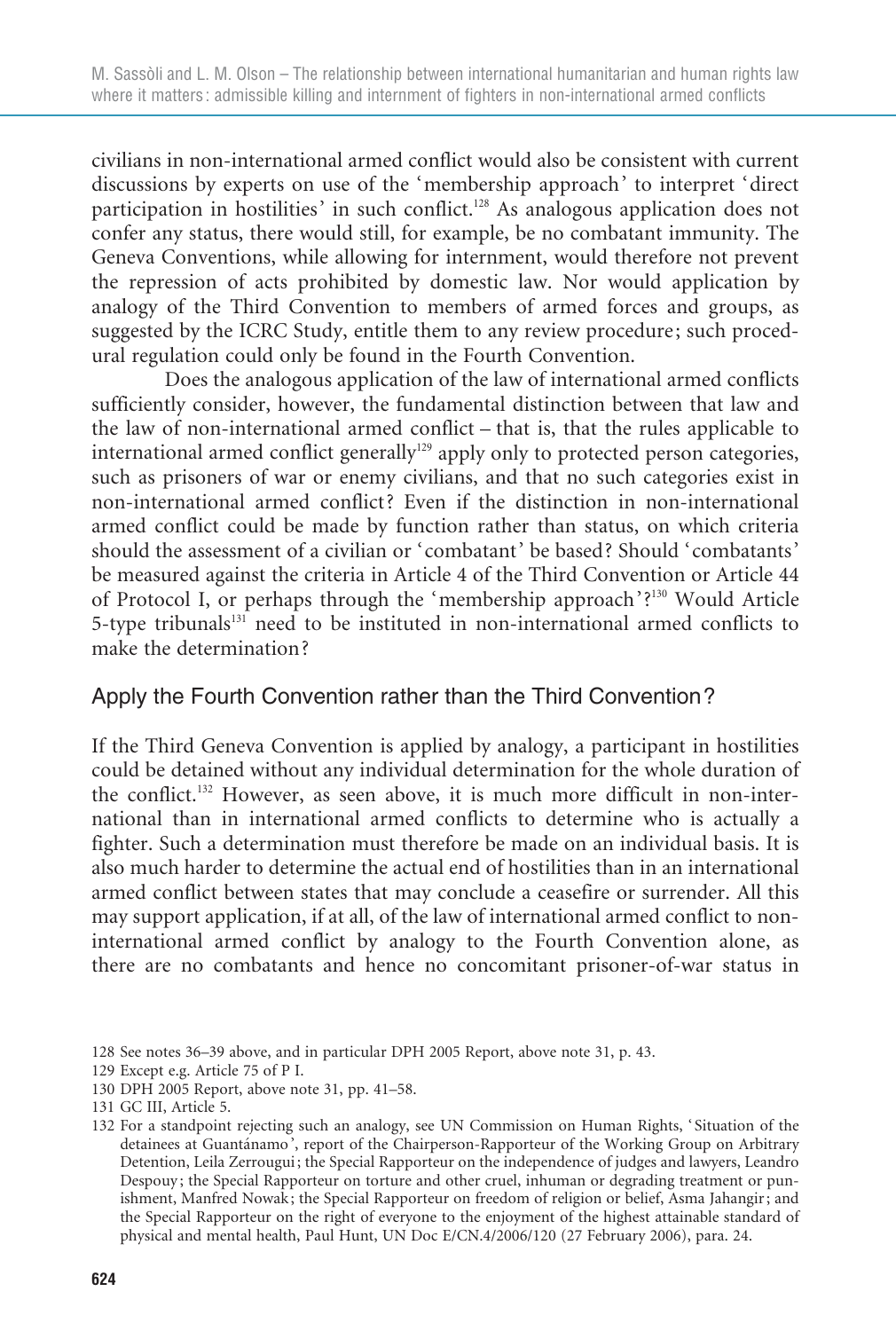

non-international armed conflict. Analogy with the Fourth Convention could be founded on a determination of the lex specialis according to the overall systemic purposes of the international legal order. In non-international armed conflict it would avoid internment of persons without review for the duration of the conflict.

#### Apply both branches of law in parallel?

Can an analogy legally be made to humanitarian law applicable to international armed conflict when doing so displaces specific human rights rules and thus directly overrides the formal lex specialis maxim? As human rights addressing security detention do exist, such an analogy on this issue may be unlike analogies made, for example, to the definition of 'military objectives', a term unique to humanitarian law. Furthermore, analogy to the humanitarian law of international armed conflict may not avoid the difficulties raised by human rights, as these may still apply. For example, if humanitarian law procedures applicable to international armed conflict that regulate internment of civilians are inadequate, human rights may be required to fill the gap.<sup>133</sup>

Consideration of the manner in which human rights complement humanitarian law may help to find a solution for some of the difficulties encountered when applying human rights in non-international armed conflicts, particularly to non-state actors.

[I]f IHRL is not used to interpret an IHL rule, but instead IHRL [is applied] … '[parallel] to' IHL … IHL would apply to parties to the conflict, State and non-State actors, and IHRL would continue to apply to State actors, as it was traditionally designed to do. This avoids the problematic application to non-State actors, and, yet, mandates States to continue to meet their international legal obligations. One may claim this is unfair, as States would need to abide by additional obligations than non-State actors in a non-international armed conflict. This is true at the international law level, where States are traditionally the legal actors, but it would only be true of the rules to which the States obligated themselves. Also, it must not be forgotten that non-State actors remain bound by domestic law.134

This approach remains consistent with the understanding that both bodies of law are complementary and implemented through the maxim of lex specialis, and it respects the maxim of lex posterior, as most human rights developed after the main humanitarian law provisions discussed here. Also, the concern about impracticable obligations arising, such as a judicial review of internment without delay in all cases, remains limited, as human rights treaties include derogation clauses providing states with a regulated 'way out' in such situations.

<sup>133</sup> ICRC Guidelines, above note 105, pp. 377–8. 134 Olson, above note 6 (citation omitted).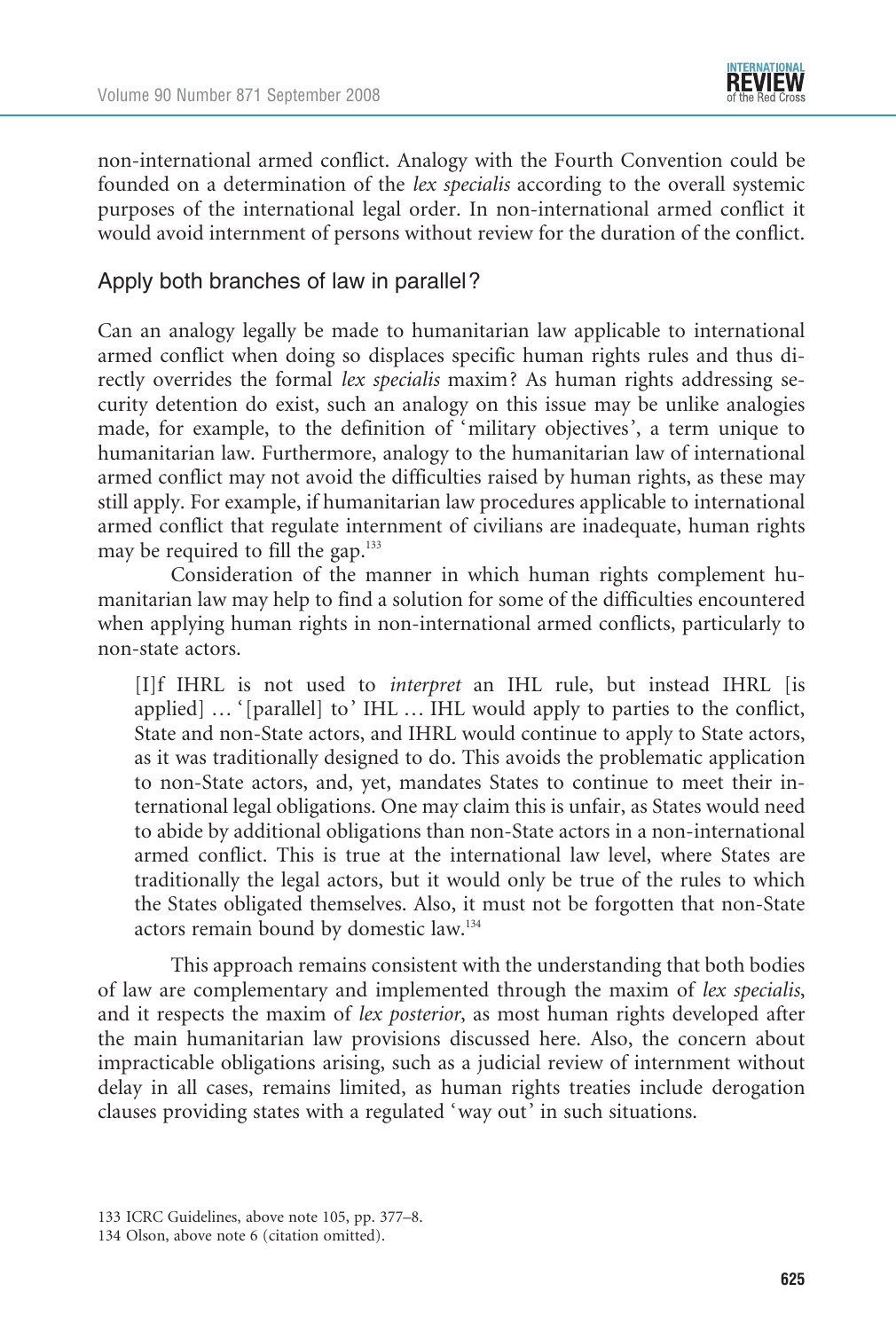However, reliance solely on human rights to compensate for the lack of procedural regulation of internment in non-international armed conflict may offer only a minimal solution, for unless supplemented by customary law<sup>135</sup> it clarifies the obligations of states only if the state is party to the human rights treaty, and it is limited by any derogation made. In addition (but this issue is not covered in the present article) the extent to which human rights apply extraterritorially is controversial, which weakens the solution relying on the application of human rights law to non-international armed conflicts abroad. Thus human rights may provide no regulation of state internment. As for the non-state actors – if they are bound at all, they will face conceptual difficulties in complying.

So perhaps the solution is not either to apply human rights or to draw an analogy with the humanitarian law of international armed conflict, but to harmonize appropriately both approaches. The recognized relationship between the two branches of law, the objectives of both, as well as the differences between states and non-state actors, may in fact call for this complementary approach.

Application to non-international armed conflicts of the rules of the humanitarian law of international armed conflicts on civilians provides procedures for internment that are binding on both the state and the non-state actor, as well as places a constraint on the basis for internment. These obligations apply equally to all parties to the conflict. Such application does not preclude the corresponding parallel application of human rights. Thus, if application of the latter is required to provide further details about the regulation, for example of civilian internment,<sup>136</sup> consistent with the maxim of lex specialis, human rights may step in and clarify state obligations, particularly with regard to judicial review. While derogation from human rights may still occur, analogous application of the humanitarian law of international armed conflicts – from which no derogation is possible<sup>137</sup> – would set a baseline below which no derogation from the human rights rules could go, as humanitarian law provisions already apply in situations most threatening to a nation. This complementary approach would ensure procedural protection for interned non-state actors and would bring much needed clarity to the non-state actor's obligations, thus also procedurally protecting members of the state's armed forces captured in non-international armed conflict. The practicality of this approach, however, does not make it legally binding and the concerns mentioned above remain, particularly as to the appropriateness of drawing an analogy to the humanitarian law of international armed conflict and – within that law – to the Fourth Convention rather than the Third Convention.

To sum up, unfortunately no ideal, straightforward solution exists. While the application of human rights is more satisfactory under the formal lex specialis

<sup>135</sup> As the prohibition of arbitrary deprivation of liberty is a customary IHL rule applicable during armed conflict (Henckaerts and Doswald-Beck, above note 5, p. 344), it seems logical that it would also be a customary rule in less exigent peacetime situations ; however, disagreement may remain as to the rule's content.

<sup>136</sup> ICRC Guidelines, above note 105, p. 377.

<sup>137</sup> Except under Article 5 of GC IV (see note 114).